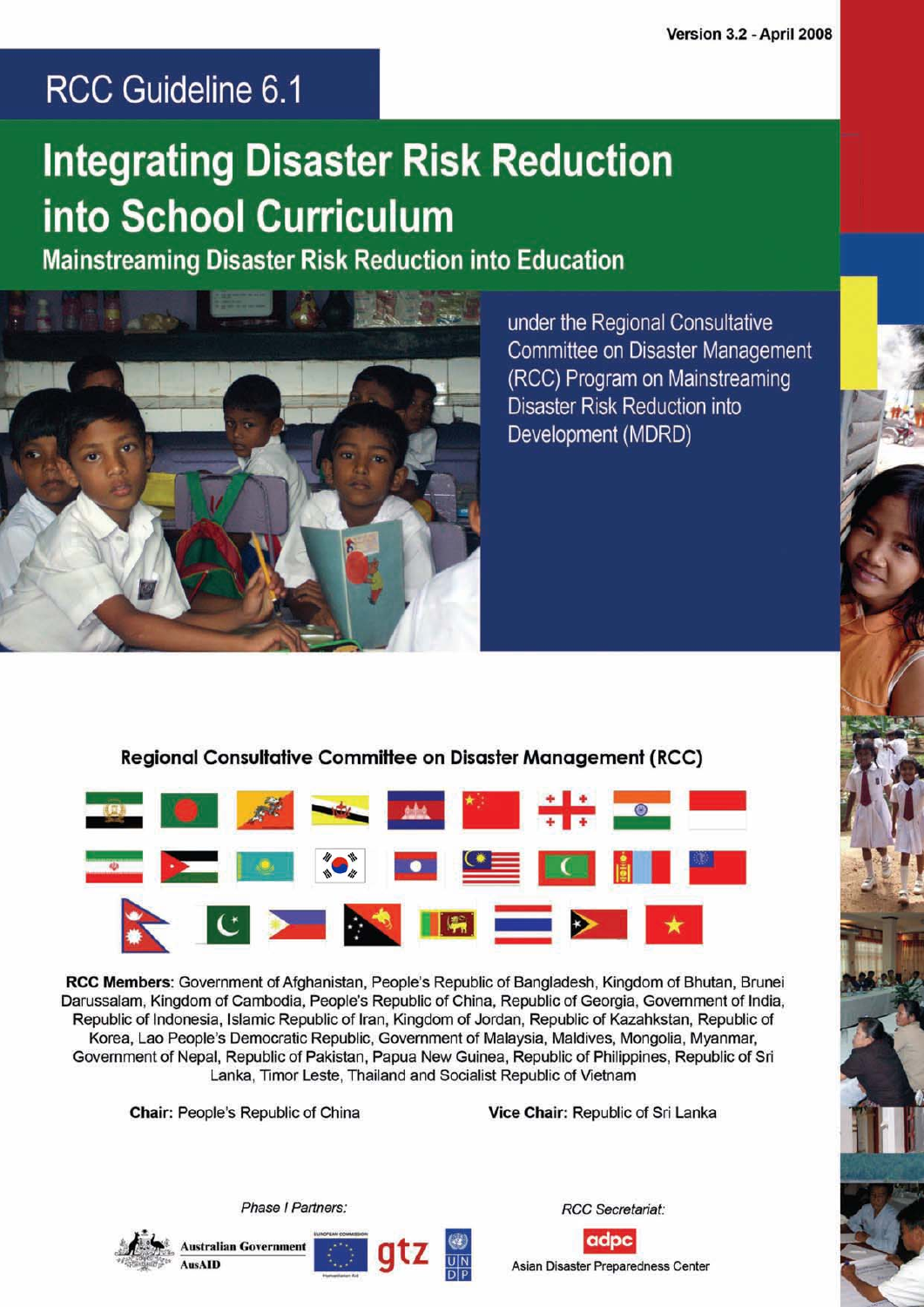### **Regional Consultative Committee on Disaster Management (RCC)**

The Regional Consultative Committee on Disaster Management (RCC) was established at the initiative of the Asian Disaster Preparedness Center (ADPC) in 2000 and comprises of members who are working in key Government positions in the National Disaster Management systems of countries of the Asian region. To date, 26 countries are represented by 30 RCC Members from the Asia and Pacific regions, namely, Afghanistan, Bangladesh Bhutan, Brunei, Cambodia, China, Georgia, India, Indonesia, Iran, Jordan, Kazakhstan, Korea, Lao PDR, Malaysia, Maldives, Mongolia, Myanmar, Nepal, Pakistan, Papua New Guinea, Philippines, Sri Lanka, Thailand, Timor Leste and Vietnam. The Government of the host country of the meeting serves as the Chair of the RCC in the intervening period between two meetings and the Government of the host country of the next meeting serves as the Vice Chair of the RCC. Currently China as the host of RCC 6 is the Chair and Sri Lanka as the host of RCC 7 is the Vice Chair. ADPC serves as the Secretariat of the RCC.

### **RCC Program on Mainstreaming Disaster Risk Reduction into Development Policy, Planning and Implementation in Asia (RCC MDRD)**

A key priority identified by the RCC is the integration of disaster risk considerations into development planning. To initiate action on this agreed direction, the RCC Program on Mainstreaming Disaster Risk Reduction into Development Policy, Planning and Implementation (MDRD) was launched at the 4th RCC meeting in Bangladesh in March 2004. The RCC 5 adopted the **Hanoi RCC 5 statement on Mainstreaming Disaster Risk Reduction into Development in Asian Countries** which prioritizes mainstreaming of DRR to be initiated in National development planning process as well as Sectoral development. It identified six priority sectors namely Agriculture, Education, Health, Housing, Urban Planning and Infrastructure and Financial services for mainstreaming of DRR. The program has five components for implementation (as described in the adjacent box); Component 1 involves developing Guidelines and Tools for Mainstreaming of DRR.

### **RCC MDRD Program Components (Phase I 2004-2007)**

- **Component 1: Developing Guidelines and Tools for MDRD**
- Component 2: Undertaking Priority Implementation Partnerships (PIP) in MDRD in RCC Member Countries
- Component 3: Showcasing good practice on MDRD and Monitoring Progress
- Component 4: Advocacy for Building awareness and Political Support to MDRD
- Component 5: Mobilizing Partnerships for ongoing and sustainable implementation

The Hanoi RCC 5 statement identified the

following sub themes within the Urban Planning and Infrastructure to initiate mainstreaming of disaster risk reduction:

- Introducing Disaster Risk Impact Assessments into the construction of new roads and bridges,
- Promoting the use of hazard risk information in land-use planning and zoning programs.

### **History of this Guideline**

This Guideline is developed by the RCC for guiding the member countries to introduce disaster risk impact assessments into the construction of new roads.

For development of this Guideline a technical working group had been set up with experts from Department of Public Works and Highways (DPWH) and National Disaster Coordinating Council (NDCC) in Philippines, Central Road Research Institute (CRRI) in India, Mekong River Commission (MRC), World Wide Fund (WWF) and ADPC. The development of this Guideline had been supported by UN/ISDR and SIDA.

The content of the Guideline had gained tremendously from the experience of the Phase I (2006- 2007) of the Priority Implementation Partnership (PIP) on the said theme in Philippines, which was implemented by the RCC MDRD secretariat in partnership with NDCC and DPWH with support from UN/ISDR and SIDA.

### **Comments Invited**

Please send comments to *ajrego@adpc.net and sanjayab@adpc.net*.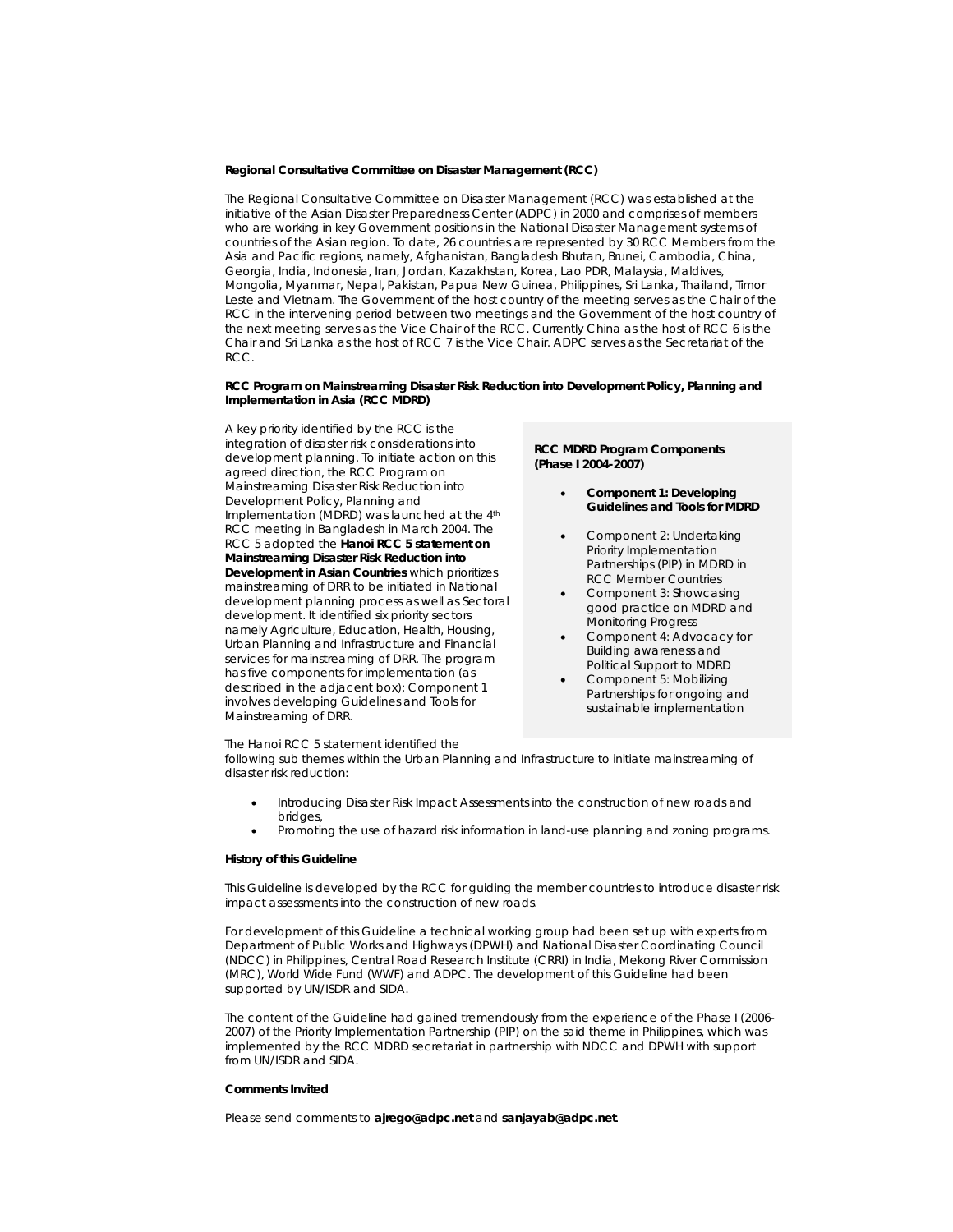## **A. Why teach Disaster Risk Reduction in School?**

Numerous examples across the globe show that children are more vulnerable to disasters. But at the same time they can be influential and effective communicators about disasters. Often, lessons learnt at school are later transmitted to the home.

Page **| 1**

### *Box 1*

### *Parents learn from children*

Education authorities of Indonesia along with GTZ have developed materials and taught more than 33,000 school children about the causes and results of earthquakes, tsunamis and volcanic eruptions. The impact of this initiative was demonstrated at in May 2006, when an earthquake hit the Yogjakarta region of Indonesia. Although 5,000 people lost their lives, the figures would have been much higher had the children not learned at school what to do in the case of an earthquake, and had they not passed this knowledge on to their parents. The families sought protection in doorframes, under tables and under beds, and did not leave their houses until the quake was over. Such families escaped serious injury.

*(Source: Disaster Reduction: Knowledge, Transfer, Practice, Proceedings of the 7th Forum and Disaster Reduction Day, 2006, GTZ)* 

An example is of the young Tilly Smith, who seeing the receding water before the tsunami could remember her geography lessons on tsunami and was able to save the lives of 100 tourists from a beach in Thailand in December 2004. There is another example, from Yogjakarta which highlights the value of children teaching their parents about 'What to do in case of an earthquake' (*Box 1*)

 There are many other documented occasions when the safety of a family, or the protection of an important element of the household, has been traced back to a "safety lesson" learned at school. Thus introducing disaster awareness and risk reduction education in the school curriculum would foster better understanding amongst the children and the teachers about the immediate environment in which they and their families live and would help to reduce the risk faced by the community.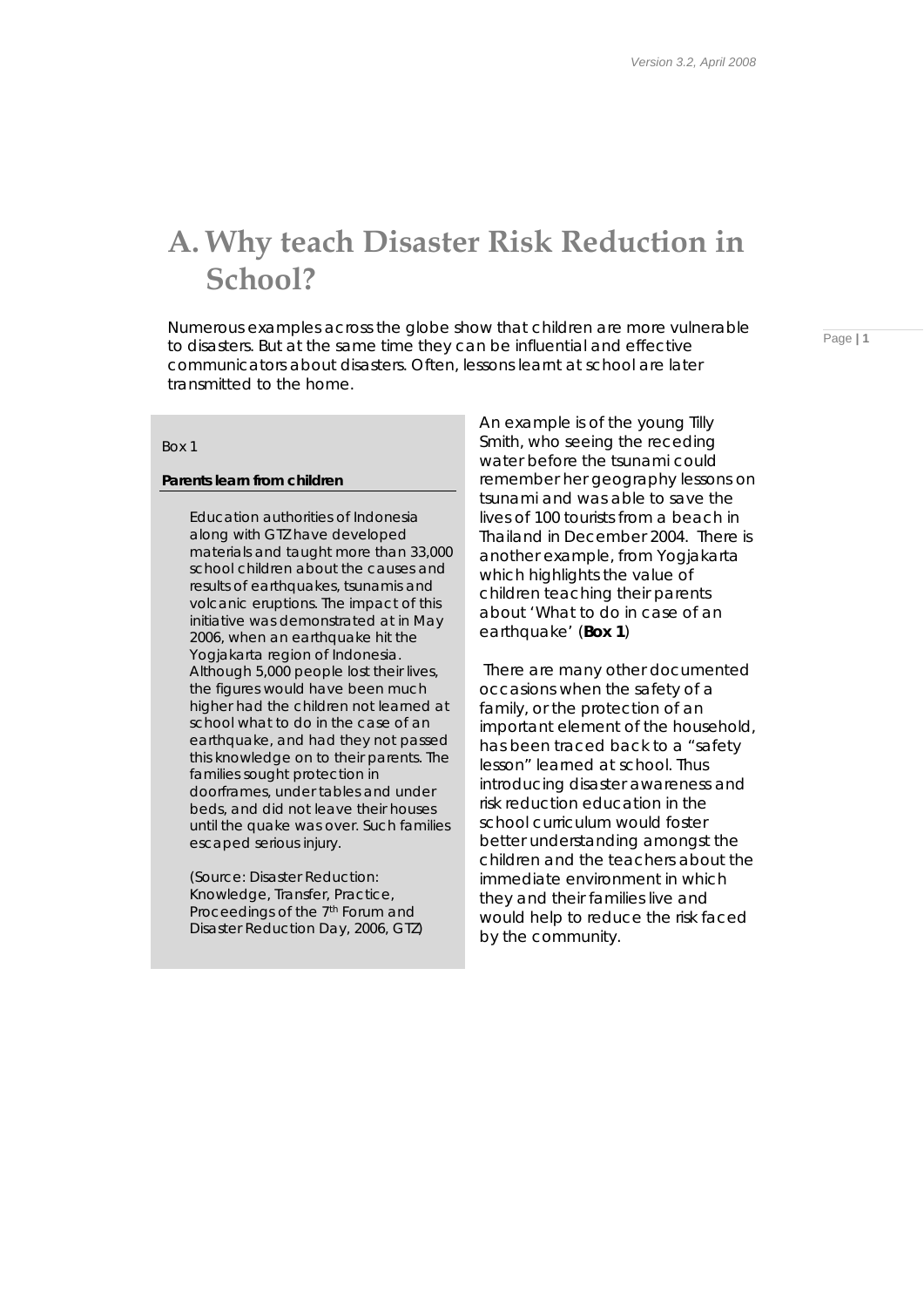## **B. Initiatives in RCC member countries on integrating Disaster Risk Reduction into school curriculum**

Page | **2**

Different RCC member countries are at different stages in terms of integrating disaster risk reduction (DRR) into the school curriculum. Initiatives have already begun in countries like Bangladesh, Cambodia, India, Indonesia, Iran, Maldives, Lao PDR, Nepal, Pakistan, Malaysia, Philippines and Sri Lanka. In some cases like India, Disaster Management has already been integrated as part of Social Science subject in secondary education.

Similarly in Nepal, educational programs relating to DRR in the public school system cover students of 10-14 years age group. Disaster related topics are taught in Science, Environment and Social Studies subjects for grade 8 to 10 with floods, landslides, soil erosion, pollution and epidemic being the main focus.

In case of Pakistan the National Disaster Management Authority (NDMA) has engaged the Ministry of Education to include elements of DRR in the education system and to mobilise all stakeholders, including government, communities and the private sector, to ensure that DRR is fully integrated into school curricula.

In Bangladesh, disaster management chapters are included in the school curriculum of classes' 5 to 12. The Disaster Management Bureau (DMB) has introduced disaster management messages and awareness programs into primary and secondary school curricula up to grade 12. In 1997, the DMB was successful in mandating that all children from grades 6 to 8 be required to read a chapter on disaster management as part of the school curriculum.

But depending on the policy decision of the educationists of the country, often the method of integration differs from country to country. Sometimes DRR is integrated as an independent subject. Often the concepts of DRR are taught by combining with portions and specific chapters of other subjects such as environmental studies, geography, science, earth sciences, social studies, etc.

The following paragraphs provide some such examples from countries in the region where the process of integrating DRR in the school curricula has been initiated:

### **1. Disaster Management into School Curriculum of Class VIII, IX and X of Central Board for Secondary Education, India**

The Central Board for Secondary Education (CBSE) in India has introduced Disaster Management(DM) as a part of the social science curriculum for standard VIII from the academic year 2003-2004, IX from 2004 – 2005 and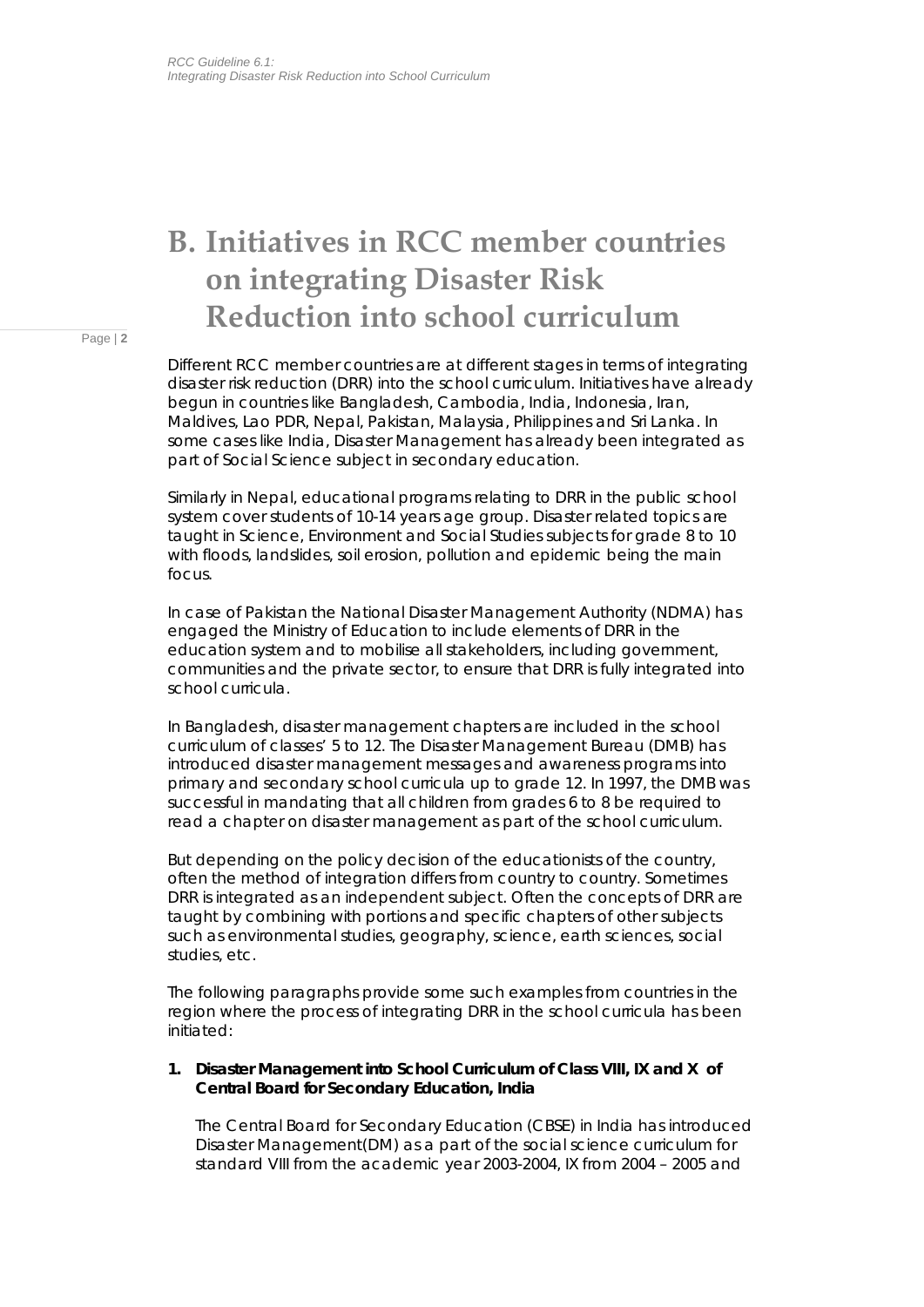standard X from 2005-2006. The various activities taken up by the Board for achieving the target included; Module Development,

Circular on school safety, Awareness generation in form of painting competitions, exhibitions, debates and essay competitions and Development of Standard VIII, IX and X textbooks. The course content of the text book focuses on the following:

- For Standard VIII Preparedness measures to be taken by students and teachers for various hazards;
- For Standard IX On Mitigation measures; and
- For Standard X –Role of Government and other agencies in DM, Role of Science and Technology in DM and Initiating the concept of volunteerism among children.

For the Primary classes DM has been integrated in form of extra-curricular activities like Plays and Painting Competitions. Training of teachers on DM course curriculum has also been carried out. The CBSE has carried out an impact Assessment study of its textbooks in 1000 CBSE affiliated schools. Based on the feedback received from the teachers and students, CBSE intends to revise the current textbooks. Standard VIII textbook has already been revised based on the feedback, for the academic year 2008. The Ministry of Home Affairs has also directed the States to introduce DM in their school curriculum.

*For more please refer: http://www.cbse.nic.in* 

### **2. Disaster Risk Reduction in Primary Education in Lao PDR**

From 2001 to 2003, National Disaster Management Office (NDMO) and National Research Institute for Educational Sciences, Ministry of Education in Lao PDR, with support from ADPC and funding from DANIDA implemented the Disaster Reduction Program; DRP-CLV (under the larger program of the same name implemented in Cambodia, Lao PDR and Vietnam). The project looked into developing improved disaster risk communication strategies aimed at reducing community level disaster risk. The highlight of the project in Lao was the development of school curriculum for Grade 3, 4 and 5. Following project outputs were achieved.

- Development and production of textbooks on "Disaster Reduction" for elementary school grades 3, 4 and 5 (in local language as well as in English). The contents covered information on the causes, preparedness and what to do during a disaster. The disasters discussed are fire, flood, drought, pollution, road traffic accident and social disorder.
- Tested the textbook for a pilot of approximately 750 primary school children in 10 schools in the two most flood prone provinces of Khammoune and Savannakhet.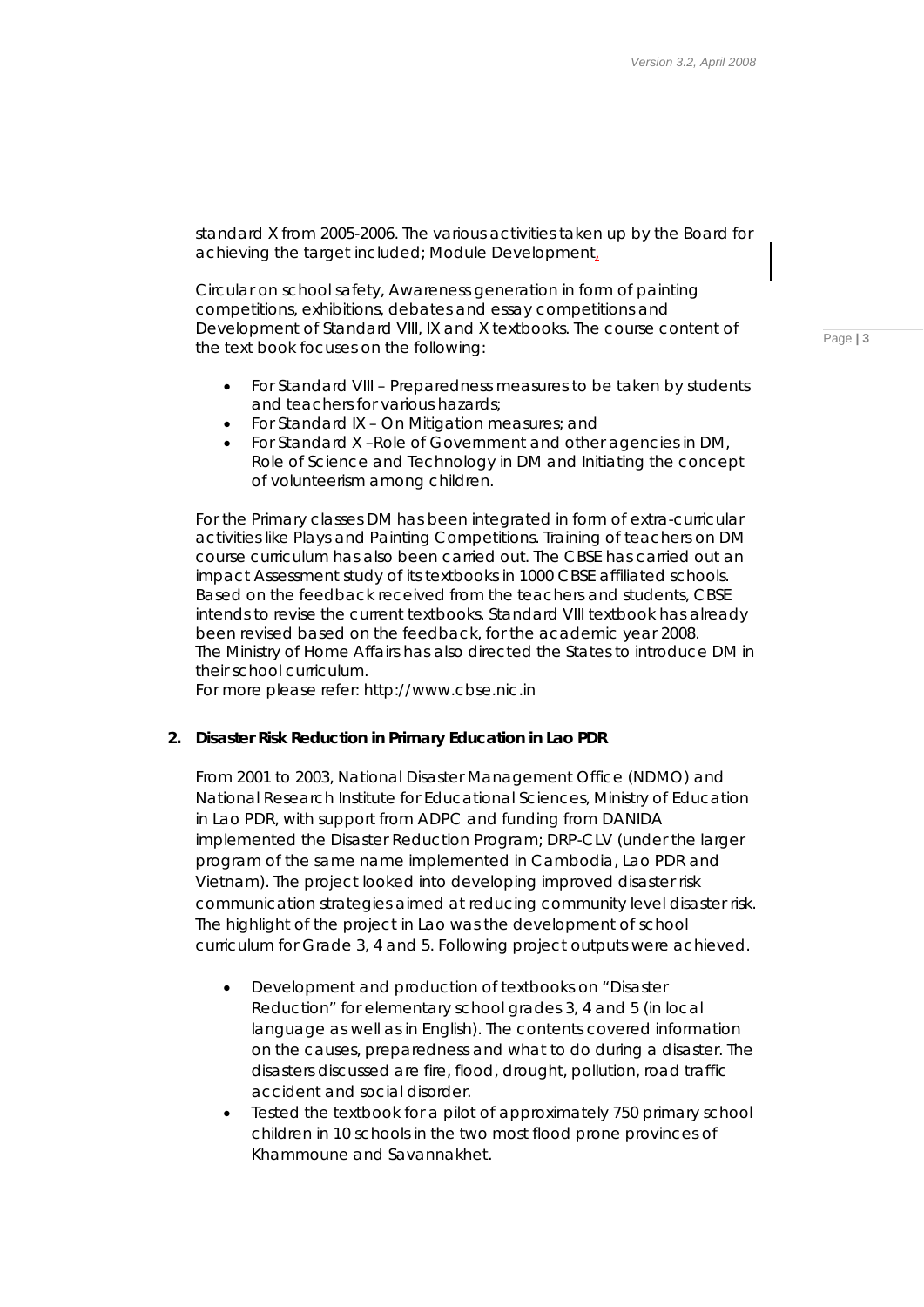Similarly in 2007-2008 under the RCC Program on Mainstreaming Disaster Risk Reduction into Development, a Priority Implementation Partnership (PIP) was carried out in Loa PDR along with in Cambodia and the Philippines. The PIP implemented by Ministry of Education and NDMO in partnership with ADPC and UNDP and with support from ECHO, in Lao PDR particularly developed disaster risk management (DRM) curriculum modules for integration in Grade 7 of secondary school in subjects like Natural Science and Social Science. The DRM module also pilot tested in schools have been put forward to the Ministry of Education to be integrated in the national curricula. The Phase 2 of the PIP would carry forward the work in other grades of the secondary education.

### **3. School Based Disaster Risk Management in Sri Lanka**

Following the 2004 Tsunami, in response to the expressed need to integrate DRM concepts in education system, and as the continuation of "Basic Education Sector" program of the Ministry of Education with collaboration with GTZ-Sri Lanka, the Government has developed a program for "School Based Disaster Risk Management" as a component of the program for "Education for Social Cohesion (2005-2010)".

In 2006 and 2007 key persons of the education sector have been trained in Disaster Safety Education, in cooperation with NIDM India and ADPC. They have started to infuse this new approach into curricula, teacher training and school programs. Co-curricular programs, which focus on skill development and practical exercises, have been integrated in preservice teacher training. Teaching and learning materials have been developed. The project approach is to implement the activities under the following three areas:

- Development of a Teacher Training Curriculum for Disaster Safety Education.
- Training of Teacher trainers and teacher students on the new curriculum.
- Building a Culture of Safety; Awareness at school level and development of school level Crisis Management Plans
- The Project Activities for Integration of DRR into existing School Curriculum included:
- Design and development of Strategy Paper submitted to Ministry of Education for approval;
- Formation of an Advisory Group, with representatives from GTZ and National Institute of Education for the overall monitoring and evaluation of the project;
- Analytical Study of level of understanding of teachers and students on Disasters and their Risks;
- Conducting a series of One day consultative workshops;
- Formation of an advisory panel for curriculum development;
- Review and revision of existing school curriculum;
- Pilot testing in selected schools;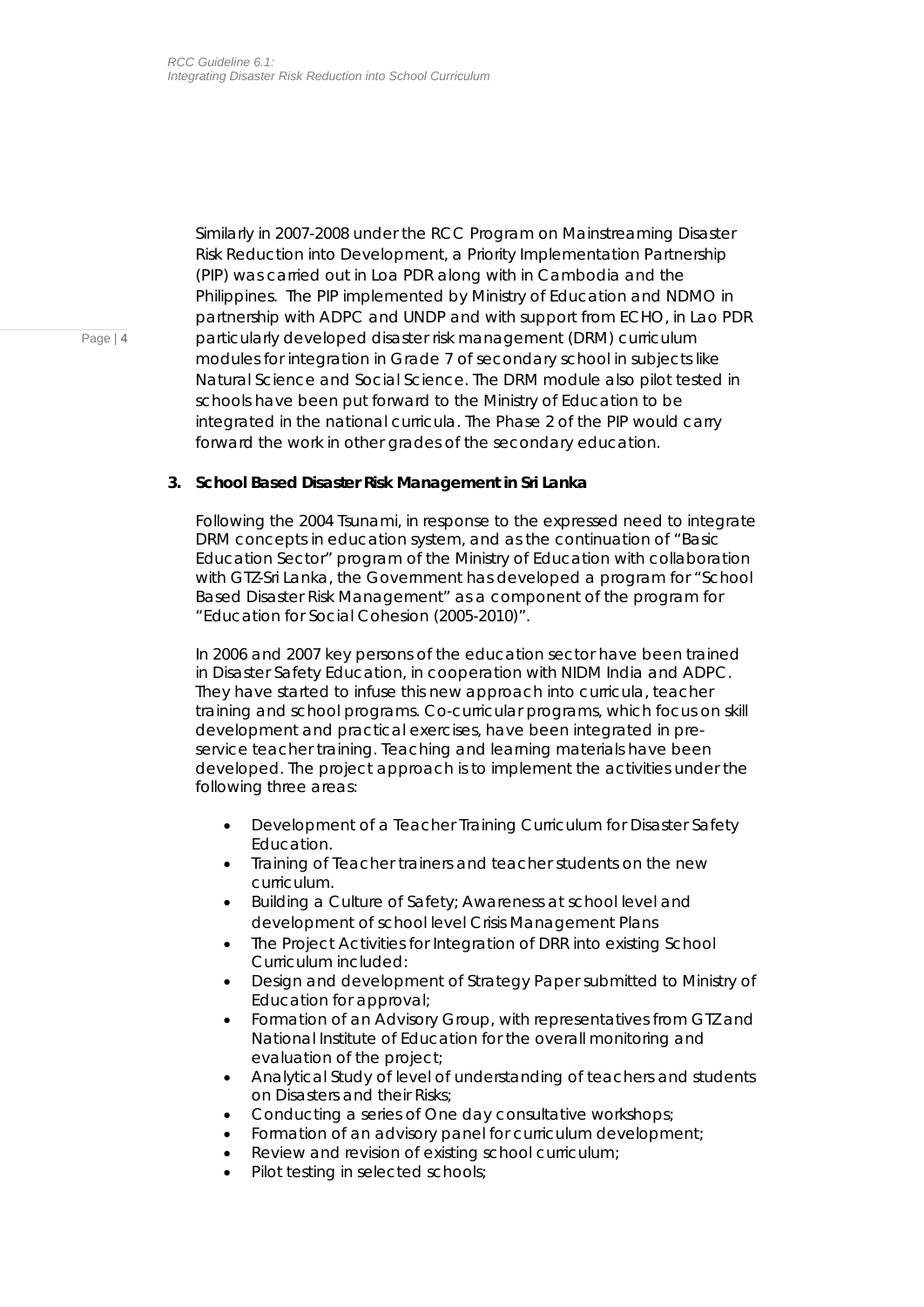- Review and revision of Teacher's Education curriculums and Teachers' Guides (teaching materials);
- Conduct base line and impact surveys at National Colleges of Education and Schools;
- Assist in training of education officers, teacher educators and teachers;
- Support the production of teaching and learning material for the new DRM curricula;
- Support the integration of DRM in teacher training and school curricula;
- Facilitate the introduction of disaster safety practices and skills;
- Conduct pilot school safety programs in cooperation with Disaster Management Center and ADPC and introduce a school safety module for principals;
- Introduce DRM through project-based learning in schools;
- Support Awareness Creation on DRM for schools and communities.

### **4. What's the Plan Stan in New Zealand**

In New Zealand, the Ministry of Education provides curricula and guidelines to school management on how to plan and manage emergencies. Local civil defense personnel are responsible, along with all emergency services, for the running of community safety programs in schools. "What's the Plan Stan" is an initiative by the government of New Zealand which aims to support teachers to develop the students' knowledge, skills and attitudes to respond to and prepare for an emergency. The students are taught about disasters in the Health, Social Studies and Physical Education subjects. The intentions are that the students will be able to demonstrate simple practices to keep themselves safe at school and home. Other than the curriculum resources, following resources are also devised for use in primary and secondary schools (1) Simulation and Practice Activities, (2) Disaster Activities and Fact Sheets (3) List of References and Templates to be used by the teacher. *(For further detail visit* 

*http://www.whatstheplanstan.govt.nz/mcdem/index.html)*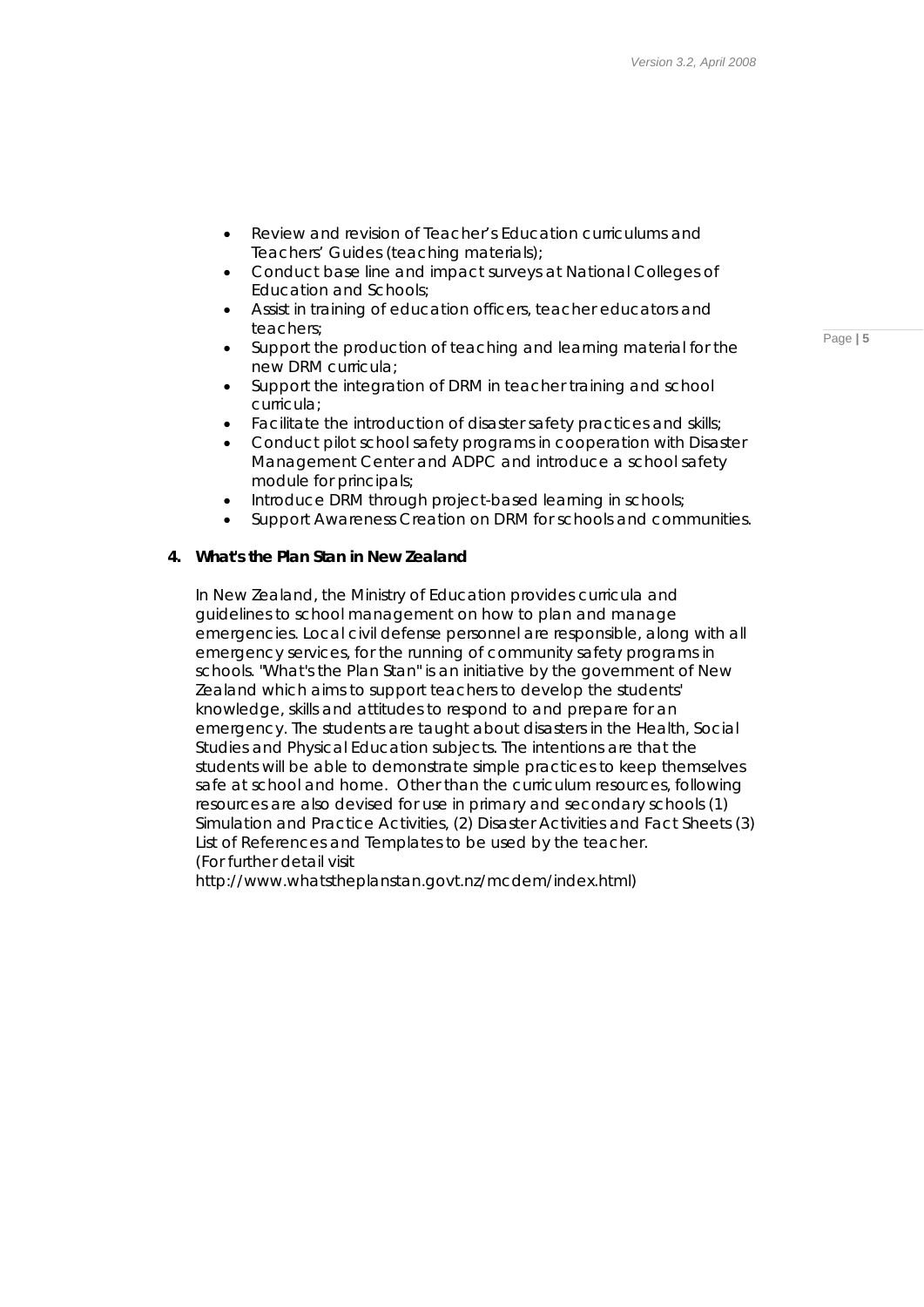## **C. Mainstreaming Disaster Risk Reduction into School Curriculum: Key Approaches**

Page | **6**

### **Key Approach 1: Creation of Awareness and commitment at the level of National Sector Institutions and Policy Makers**

There is need to accomplish "buyin" of the need for integrating DRR in the education sector, before beginning any activity. In the PIP implemented in Lao PDR, Cambodia and the Philippines under the RCC MDRD Program, the methodology adopted was to have a Technical Working Group established, with representatives of the key stakeholders, both from Government (especially the Pedagogy Development Department) and the Non-Government sector. This group was set up by a government order. As a second step, this group was given detailed orientation on DRR and why it is needed in the education sector. These steps ensured awareness about DRR amongst the key government stakeholders. *Box 2* provides an example from the Philippines where the Department of Education has issued orders for integration of DRR into the school curriculum.

### *Box 2*

### *Department Order on Mainstreaming DRR in the Education System in the Philippines*

*'Prioritizing mainstreaming of disaster risk reduction in the school system and implementation of programs and projects relative therefore'* has been passed as an order by the Undersecretary, Department of Education in the Philippines in August 2007. The order prioritizes the preparation of the DRR Resource Manual which will serve as source of information to be used by school administrators, school heads/principals, supervisors and teachers relative to the implementation of DRR projects. The Order also calls for Implementation of Safe Schools Programs relative to DRR with efforts including developing secondary school curricula, school mapping exercise, school water and electrical facilities assessment project, preparation of disaster preparedness modules through multi-media, quarterly conduct of earthquake and fire drills and road safety education for children.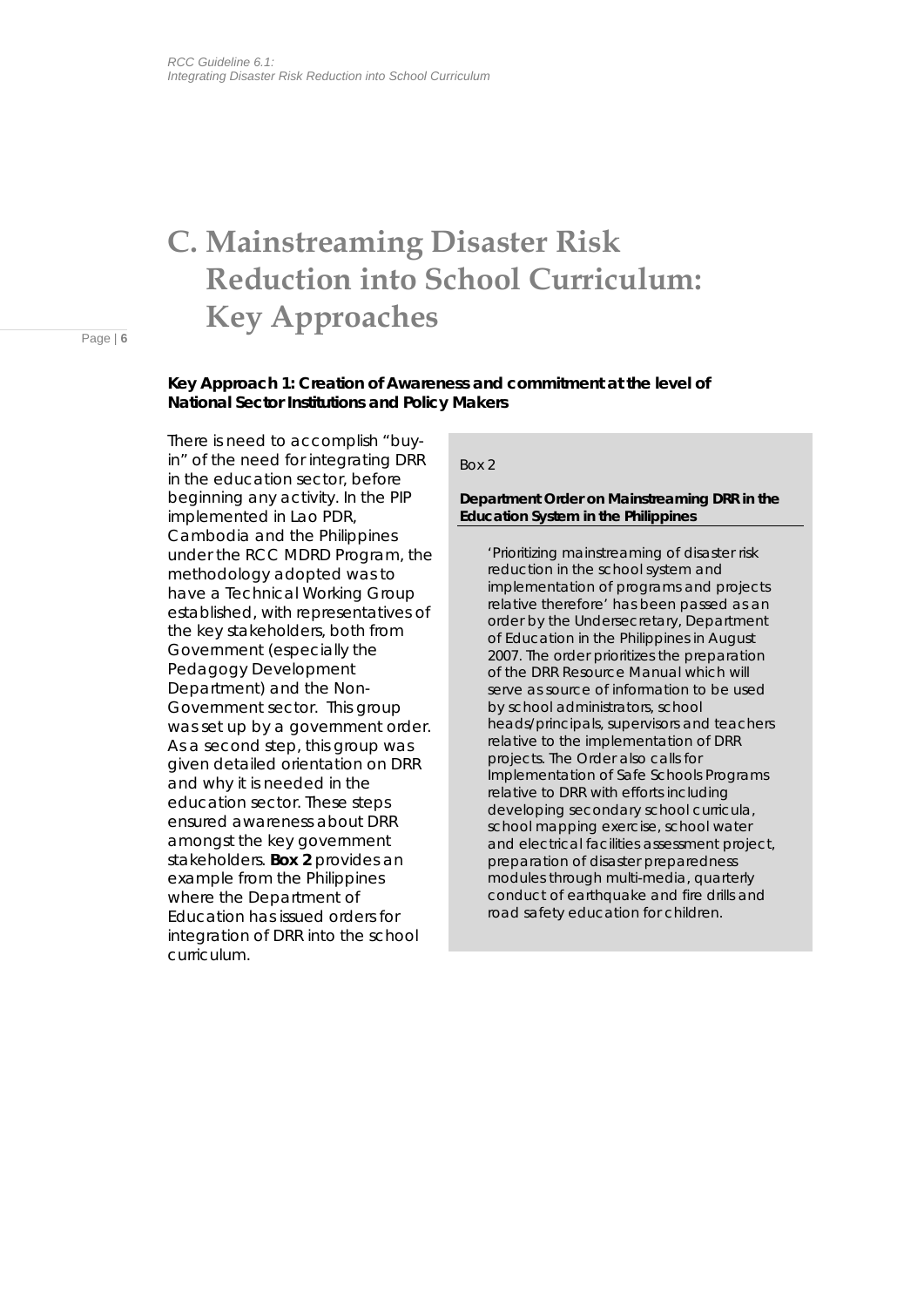### **Key Approach 2: Plan in advance of the National Curriculum Development Cycle**

In every country the curriculum revision exercise is repeated every few years. The cycle of revision usually varies from 3 to 5 years. The Department of Curriculum (or Pedagogy) within the Ministry of Education is responsible for curriculum revision. The revision is conducted over a number of years grade by grade. The actual process of revision is a long process and starts a year before the actual revision takes place, for each grade. Any new curriculum, whether it is a new subject or a revised content of the existing subject, can only be taught from the beginning of the new cycle and once approved by the Ministry of Education. (See *Box 3* for e.g. of Cambodia)

Hence in order to successfully integrate DRR into the national curriculum system, the beginning of the new curriculum cycle is the best stage to commence activities.

Thus, it is essential to be aware of the National Education Policy and the curriculum revision cycle, and plan ahead, so that necessary steps can be taken to introduce DRR concepts to the curriculum development board before or during the actual revision phase. This would provide enough time for the concerned agencies to develop a relevant curriculum related to disasters, train the teachers and also pilot test the curriculum so that any necessary revision could

### *Box 3*

### *Curriculum revision in Cambodia*

The core school curriculum for Cambodia has been developed in the year 1996 and in 2004 the *Pedagogical Research Department* (under the Ministry of Education Youth and Sports), the national agency responsible for preparing the School Curriculum, has prepared the *'Policy for Curriculum Development 2005- 2009*' which states the policy for upgrading and improving the 1996 core curriculum. This policy has been designed for a period of five years 2005-2009 and will be reviewed in 2009 for another five years i.e. for the period 2010-2014.

be carried out before the curriculum is actually adopted for teaching nationwide.

Training is crucial. The experts, who are involved in the revision of curriculum, should be trained on DRR issues so they can develop a relevant curriculum. They should be able to draw on examples from different countries in the region and elsewhere.

Another key issue is that any change in curriculum has budgetary implications. Change in the curriculum results in increase in teaching time and increase in corresponding costs of teaching and printing of textbooks. An ideal plan would provide the curriculum revision board with sufficient time to place the revisions in forthcoming education sector plan, so that budgetary arrangements are in place to cater for the increase in teaching costs necessitated due to the revision of the curriculum.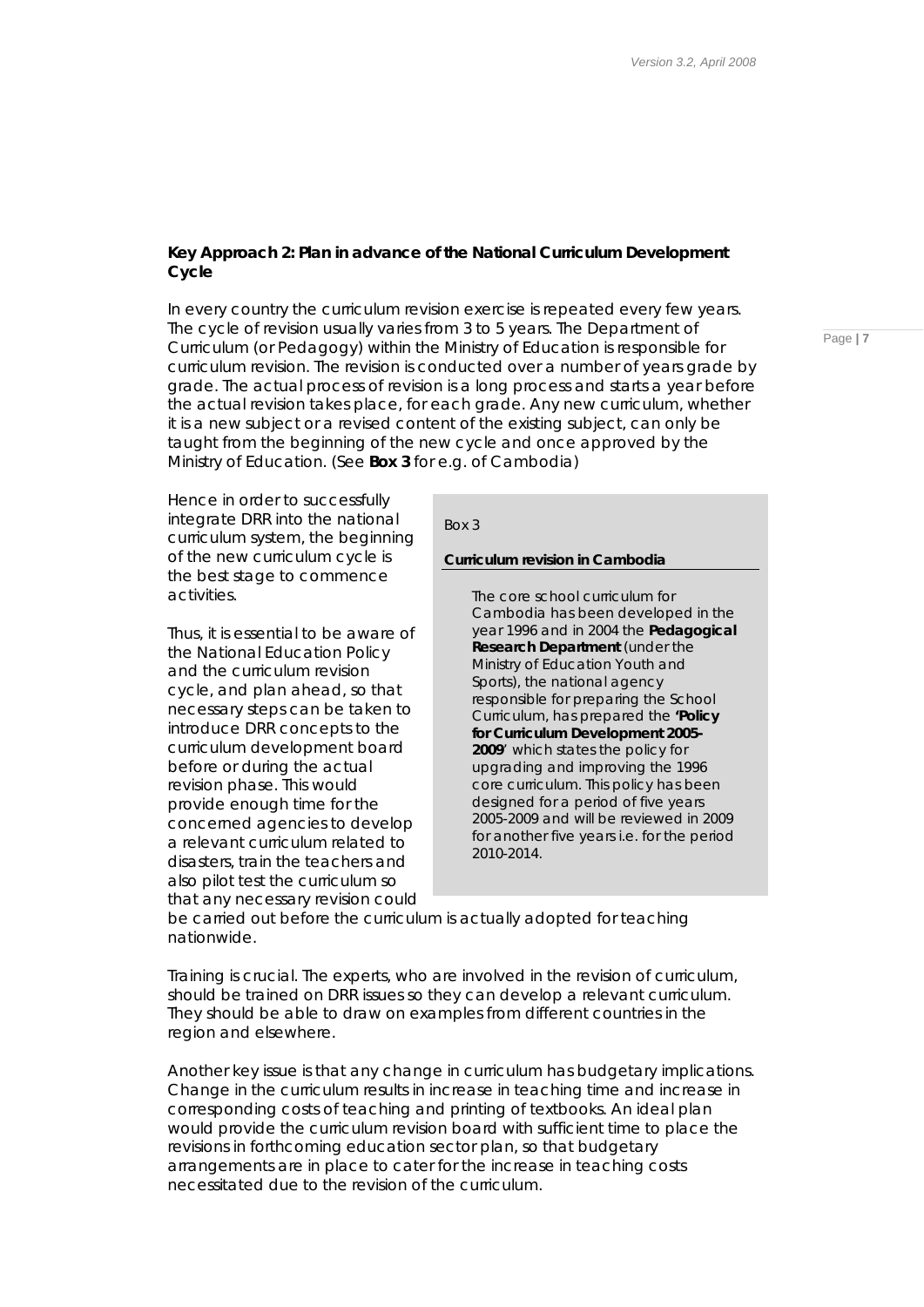### **Key Approach 3: Establish Partnerships between Ministry of Education and NDMO**

The National Disaster Management Office (NDMO) is the national agency mandated with the task of DRR. Though in most of the RCC Member countries the Ministry of Education is usually a member of the NDMO and the National Disaster Management (DM) policies do provide a definite role for the Ministry, their involvement is usually restricted to disaster response, particularly in schools acting as emergency shelters during a disaster. (*Box 4*)

It is essential to ensure that the National DM policy highlights the need for integrating DRR into the national curriculum and assigns the responsibility to the Ministry of Education.

Though the process of integration led by the Ministry of Education, the NDMO should provide technical support to the Ministry as well as help in sourcing funds to initiate the process. This is of

### *Box 4*

### *Roles for MoEYS related to DM in Cambodia*

The Policy Document of the National Committee for Disaster Management states the following tasks for the Ministry of Education, Youth and Sports (MoEYS):

- Establishing an Emergency Management Unit in the Ministry which is responsible for developing and administering policy and which supervises the emergency-related activities of the departments, bureaus, offices and agencies under it, as well as all other institutions and agencies working in the sector.
- Establishing national policy, operational plans, training curricula and material as well as guidelines for damage and needs assessments to be conducted by agents working in the sector.
- Organizing Emergency Response Teams in all schools, institutions of learning and educational establishments.
- Making school buildings in the affected areas available as evacuation centers.
- Assisting in the public education campaign through integration in the school curricula of subjects related to emergency management, hazards and precautionary measures

*(Source: Policy Document, NCDM, 1995)* 

particular importance because financial resources are often a constraint for the Ministry of Education to take up such integration against other competing sectoral priorities.

In the entire process, the NDMO could also play a vital role in advocating for the integration of DRR into the education curriculum and help generate *political will* in initiating such integration.

This approach has been adopted under the Priority Implementation Partnerships (PIP) in Cambodia, Lao PDR and the Philippines on Mainstreaming DRR into the Education Sector, being implemented the Ministries of Education and NDMOs in partnership with ADPC, UNDP and ECHO.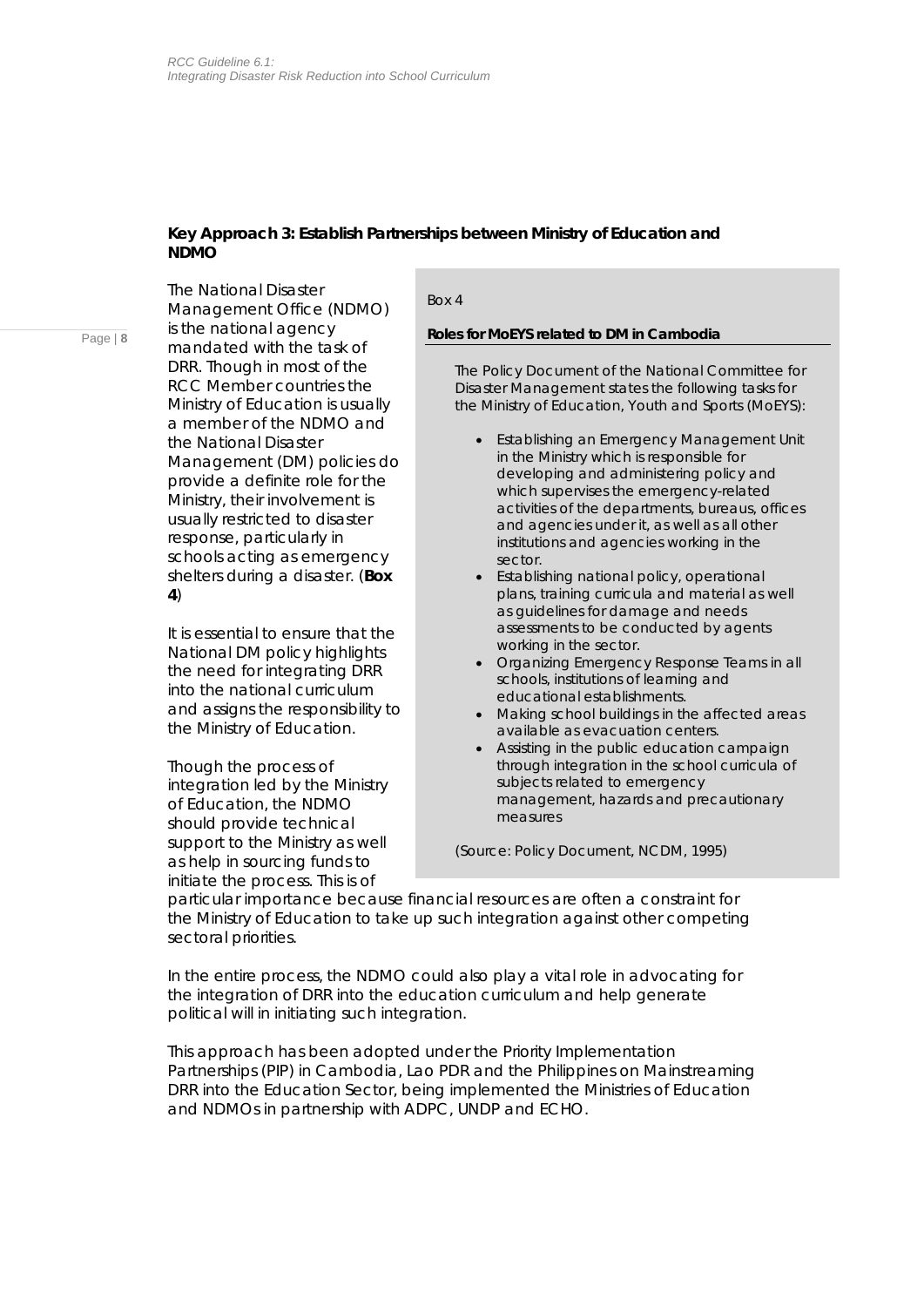### **Key Approach 4: Adopt a consultative process**

The need for partnership between Ministry of Education and NDMO in order to successfully integrate DRR into school curriculum has been highlighted. Of equal importance is the need to build a consensus and adopt a consultative process by involving key agencies who are involved in development of the education sector plans.

This reiterates the need to involve key national agencies such as Ministries of Planning and Finance since the whole process of curriculum change is linked to the development plan and the budget of the nation. Consultations should also be completed with specific national hazard related technical agencies and research institutes.

Apart from the national agencies, there are various international agencies like UNICEF, UNDP and UNESCO, technical agencies like GTZ, and donors such as ECHO, JICA, AusAID,

*Box 5* 

*Constitution of technical working groups in Cambodia, Lao PDR and the Philippines to integrate DRR into school curriculum* 

**Cambodia**: Ministry of Education, Youth and Sports (MoEYS), National Committee for Disaster Management (NCDM), Pedagogical Research department, MoEYS, Education Sector Support Project, MoEYS and UNDP- Cambodia

**Lao PDR**: National Research Institute for Educational Science (NRIES), MOE, Office of *National Disaster Management Office* (NDMO), Save the Children, Australia, and UNDP- Lao PDR

**Philippines:** Depart of Finance, Department of Education (DepED), National Economic Development Authority (NEDA), Public safety and Emergency Management office, MOP, Office of National Disaster Coordinating Council (NDCC) and UNDP- Philippines

USAID, ADB, World Bank etc. who are specifically involved in education sector development. Involvement of the civil society along with non-government organizations such as the Red Cross Society is a must as they are often involved in educating communities on DRR.

This broad approach of consultative process is adopted in the PIP in Cambodia, Lao PDR and the Philippines and *Box 5* provides details on the working groups formed under the project in each country to integrate DRR into the school curriculum.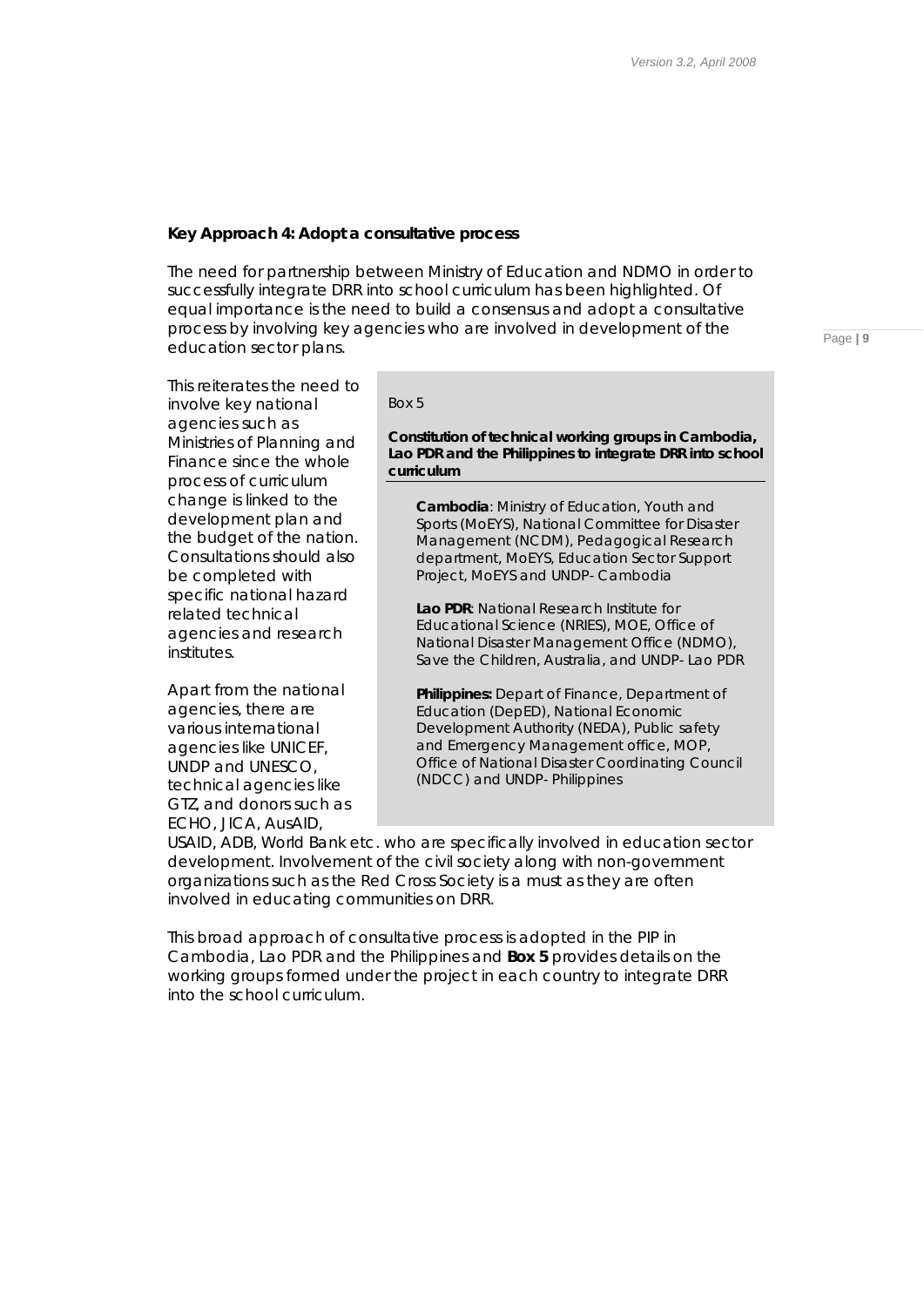### **Key Approach 5: Link with processes of the Education sector programs funded by the multilateral and bi-lateral agencies; and the Education sector Working Group led by Ministry of Education**

Page | **10** *Box 6*  of projects for Countries have a number development of curriculum, construction of schools, publication of textbooks, etc. These may be projects in the pipeline or on-going projects. An opportunity would be missed if any new activity is done by a country without integrating DRR concerns. For e.g. JICA has funded development and printing of textbooks in Cambodia. Such projects can be an opportunity to ensure integration of DRR concepts in the textbooks before the printing. The benefit from a program can be enhanced in this manner. *Box 6* provides some examples of Education sector programs funded by bilateral and multilateral agencies.

> Often projects are implemented in selected provinces and districts by multilateral and bilateral agencies. A component of this project may focus

*Education Sector Programs- a window of opportunity*

### **Education Reform in Mongolia**

To support education reform, ADB has helped finance the Education Sector Development Program in Mongolia to match the changing requirements of an economy in transition from central planning to market-oriented system. To attain this objective, the program aims to upgrade the quality, performance, and sustainability of the education sector, and improve educational management capacity. The investment project helped (i) strengthen education management and capabilities at central, local, and institutional levels (ii) improve coordination of management and academic development in higher education; and (iii) upgrade quality and relevance in educational content at upper secondary and higher education levels. Integration of DRR at this stage is an opportunity to enhance the impact of the ADB project.

### **Curriculum development in upper secondary level, Lao PDR under JICA program**

From November 2005 to 2009 JICA is developing curriculum for higher secondary level in Science and Mathematics and developing teacher's guideline on these module guided by Japanese consultant and researcher who are members of Japanese secondary school curriculum development team in Mathematics and Science. In close collaboration with Ministry of Education, JICA had planned to upgrade Math and Science curriculum for Grade 10 in Lao PDR. Integration of DRR concerns at this stage could help double the benefits from the investment from JICA.

on communicating DRR concepts to school children. This can be an opportunity to experiment with curriculum development and to test a curriculum which has been developed in these areas. E.g. Save the Children Australia has planned school based activities in selected schools in Sayaboury Province of Lao PDR under the LANGOCA project. Under the ongoing PIP in Lao PDR the DRM curriculum has been developed and Training of Teachers was conducted in September 2007. During the training two teachers from Sayaboury under the LANGOCA project also participated. It has been discussed with Save the Children some activities for the curriculum would be developed under LANGOCA. This is another example of tapping the potential of another program to magnify the benefits.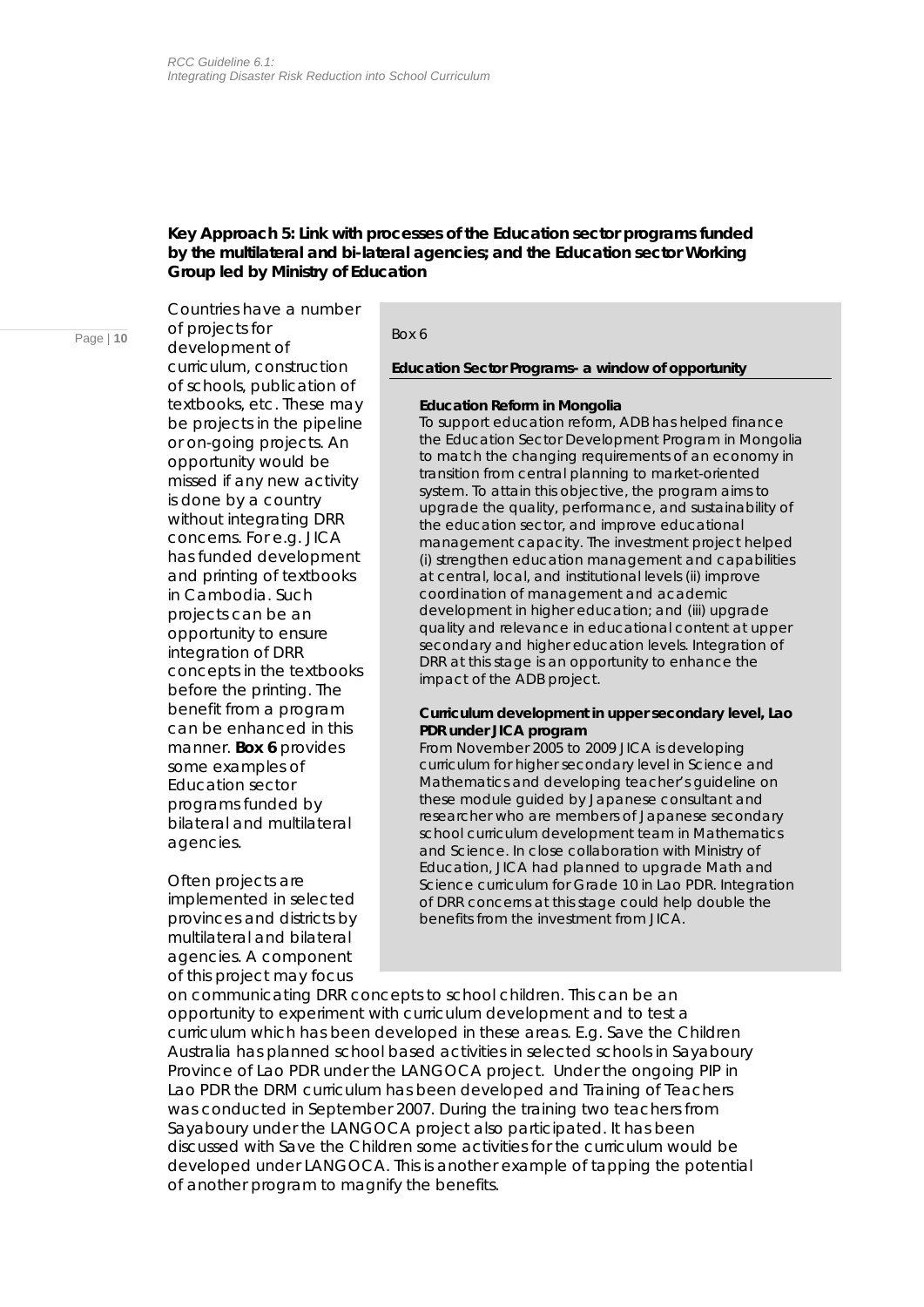## **D. Suggested steps for undertaking Priority Implementation Partnerships (PIPs) for mainstreaming DRR into school curriculum (Year 1 and 2)**

The following steps are suggested for a successful integration of DRR into school curriculum. The process draws on lessons learned from past experiences of RCC member countries who have successfully integrated DRR into school curriculum and particularly from the on-going process in Cambodia, Lao PDR and the Philippines, under the PIP on Mainstreaming DRR into Education, being implemented under the RCC MDRD program.

### **Step1 Initiating Dialogue between NDMO and National Institute of Education and its Curriculum Development Department, Ministry of Education**

It is advisable that the NDMO establishes communication with the Ministry of Education, and particularly with the national agency responsible for the development of school curriculum. A workshop could be organized under the leadership of the NDMO for the officials from Ministry of Education to introduce the topic and get their consensus on the process. The main outcome of the workshop could be a formal memorandum of understanding (MOU) to set out the objectives, scope and expected outcomes of the partnership between the NDMO and the Ministry of Education and to identify the members of the technical working group.

### **Step2 Formation of Working Group and Advisory Group**

Based on the MoU between the NDMO and Ministry of Education, it is advisable to set up a technical working group with members from the Department of curriculum development of Ministry of Education, NDMO and other relevant technical agencies involved in curriculum development and DRR.

It is also advisable to form an Advisory Group, chaired by a senior representative of the Ministry of Education to oversee and guide the process. The advisory group should be represented by staff from all concerned government agencies like NDMO, Ministry of Planning and Finance, Ministry of Health, Ministry of Sports and Youth, Ministry of Transportation, Research and academic institutes, hazard specific technical agencies and other stakeholders involved in education sector like UNICEF, UNESCO, development agencies and banks, NGOs and the Red Cross Societies. It could be an education focus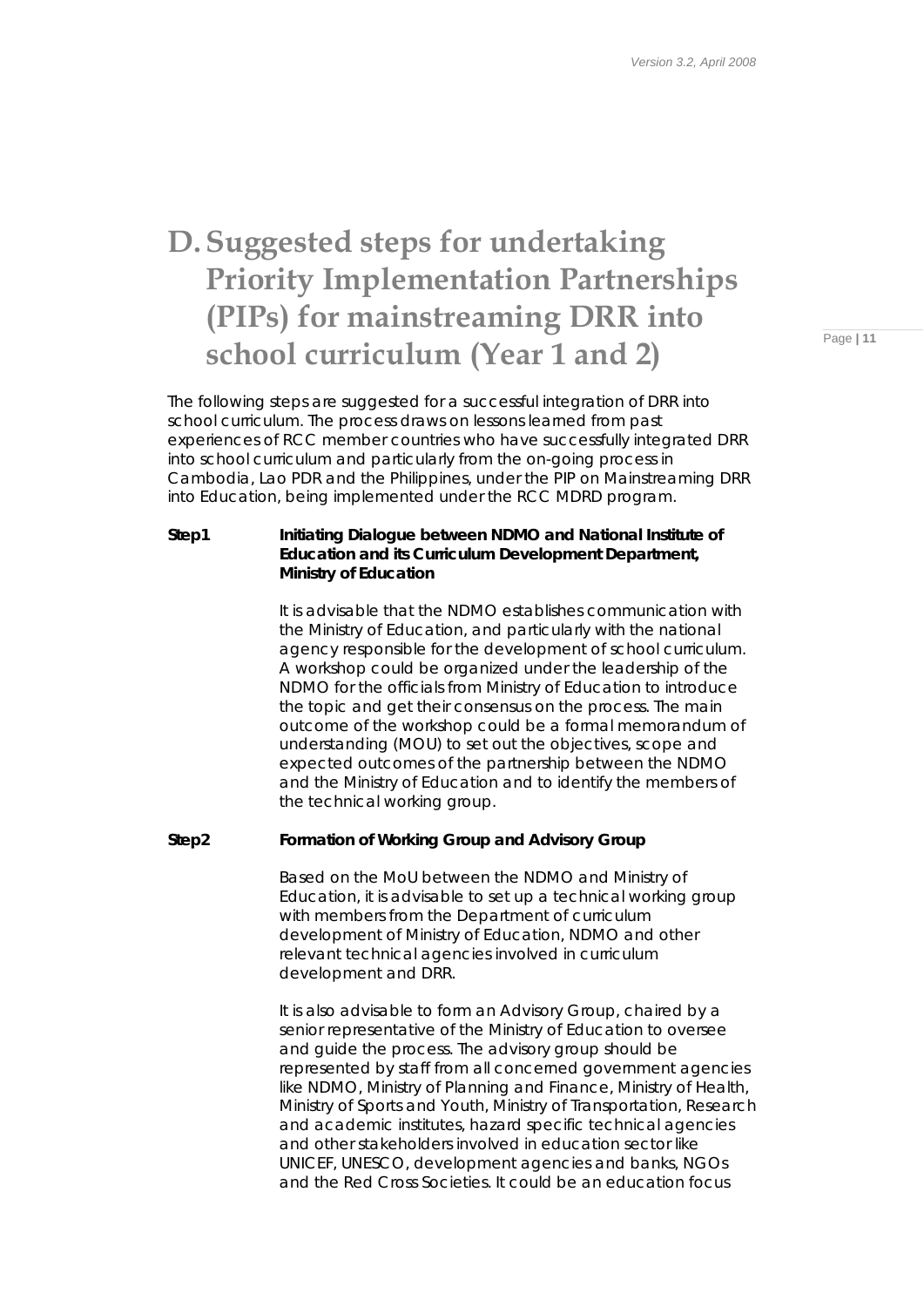sub-committee of NDMO or a disaster related subcommittee of the Education Sector Working Group.

### **Step3 Priority Implementation Partnership (PIP) Kick off Meeting**

The process could start with organizing a kick off meeting of the technical working group as well as the advisory group. The meeting would provide guidance in detailing out the work plan of the working group, assign responsibilities for agreed actions and proposed target dates for their achievements.

It is also essential at this stage to map out the various past initiatives in DRR in the country to avoid duplication and learning from the experience. The possible key points to be discussed at the project kick off meeting are highlighted in *Box 7*.

Review of the action plan, analysis of successes and failures, and adjustments of targets in the light of lessons learned would then be the regular business of the advisory group.

### *Box 7*

### *Key points for discussion at PIP kick-off meeting*

- DRR to taken up as a new subject or integrated in existing subjects?
- If to be integrated in existing subjects, which are the possible subjects?
- What should be the target grades for initiating the process? Do we adopt a phased approach of introducing in one grade at a time?
- What is the time line of the curriculum revision cycle and the planned activities under it?
- Are we keeping in mind the annual school calendar while designing the work plan? The time of school vacation is often the best time to get involvement of the school principals and teachers and the exam time often not an ideal time.
- What impact would the integration have on the provincial and district system of education in terms of budget, staff capacity and what necessary actions should be taken to facilitate the process, in terms of capacity building of teachers
- Align the work plan in close dialogue with the Department of Planning under the Ministry of Education since they are responsible for developing the annual education development plan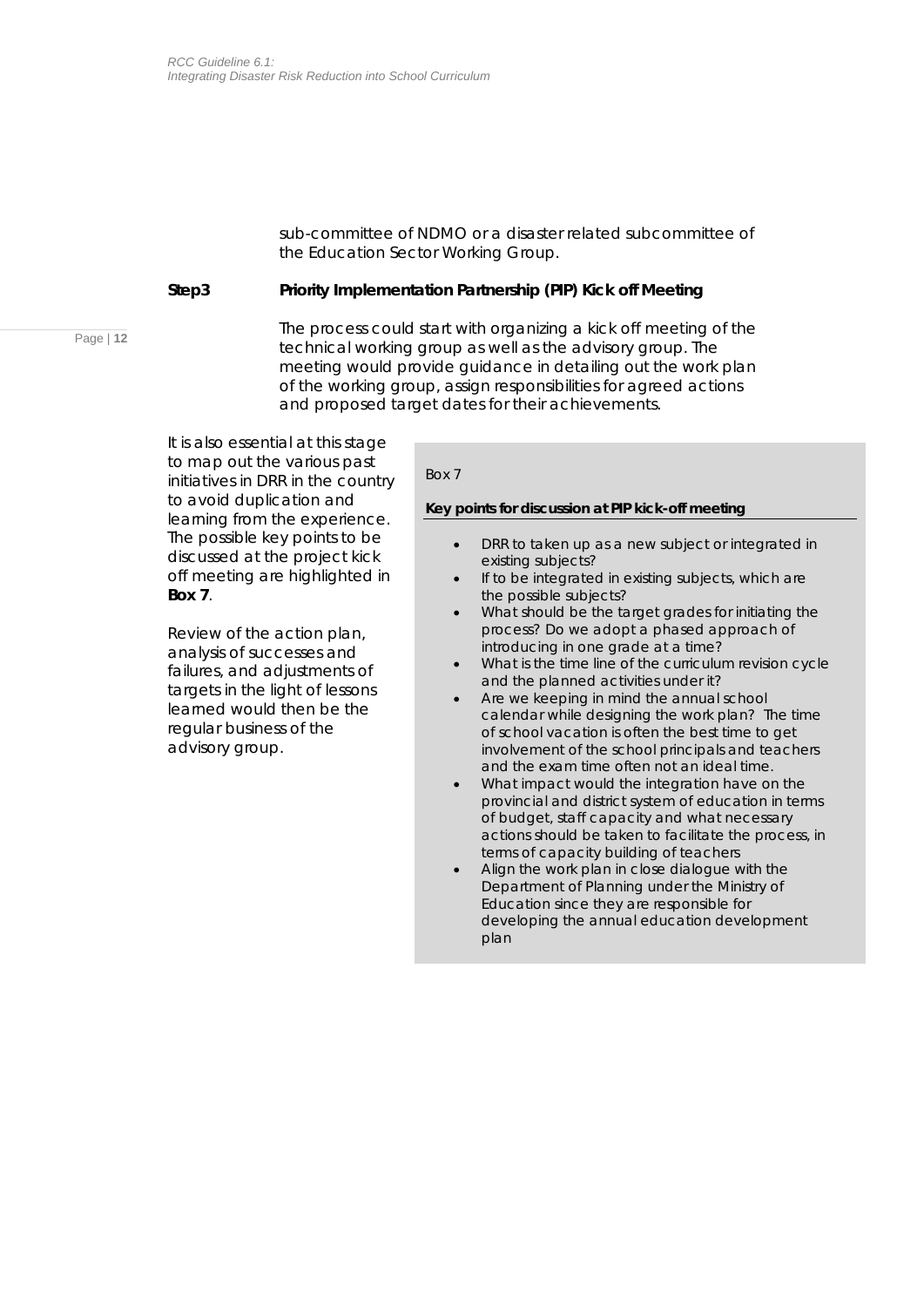### **Step4 Develop and test the draft curriculum**

The technical working group would carry out the activities according to the work plan. *Box 8* shows suggested activities to achieve the objective of integration.





### **Step 4a Review existing curriculum**

The first task would include reviewing the existing school curriculum and arrive at a consensus on which grade and subjects to integrate DRR.

### **Step 4 b Develop new DRR subject/module**

Based on the review the project working group would develop either the new DRR subject or a module for integrating DRR in existing subjects. During this stage it would be helpful to consult with other RCC Member countries that have successfully carried out such integration and review their curriculum material. *Box 9* provides details from the ongoing project in the RCC member countries of Cambodia, Lao PDR and the Philippines, where the DRR integration is taking place in the curriculum.

### *Box9*

*DRM Modules developed in Cambodia, Lao PDR and the Philippines* 

**Lao PDR**: 9 chapters on DRM have been developed for integration in two subjects of Grade-7; Natural Science and Social Science. The chapters include; Hazards and Disasters, Landslides, Earthquakes, Floods, Drought, Fire, Pollution, Road accidents and Civil unrest.

**Cambodia**: DRM module integrated into Grade- 8 in Geography and Earth Science and the main chapters includes Floods, Drought, Tsunami and Deforestation.

**Philippines**: The DRM module is integrated into 3 chapters with 12 lessons in Science, and 4 chapters with 16 lessons into Social Studies in the Grade 7. The main chapter covers; Soil Erosion, Natural Hazard, Climate Change, Civil Unrest, Civil Disorder and Family Disaster Plan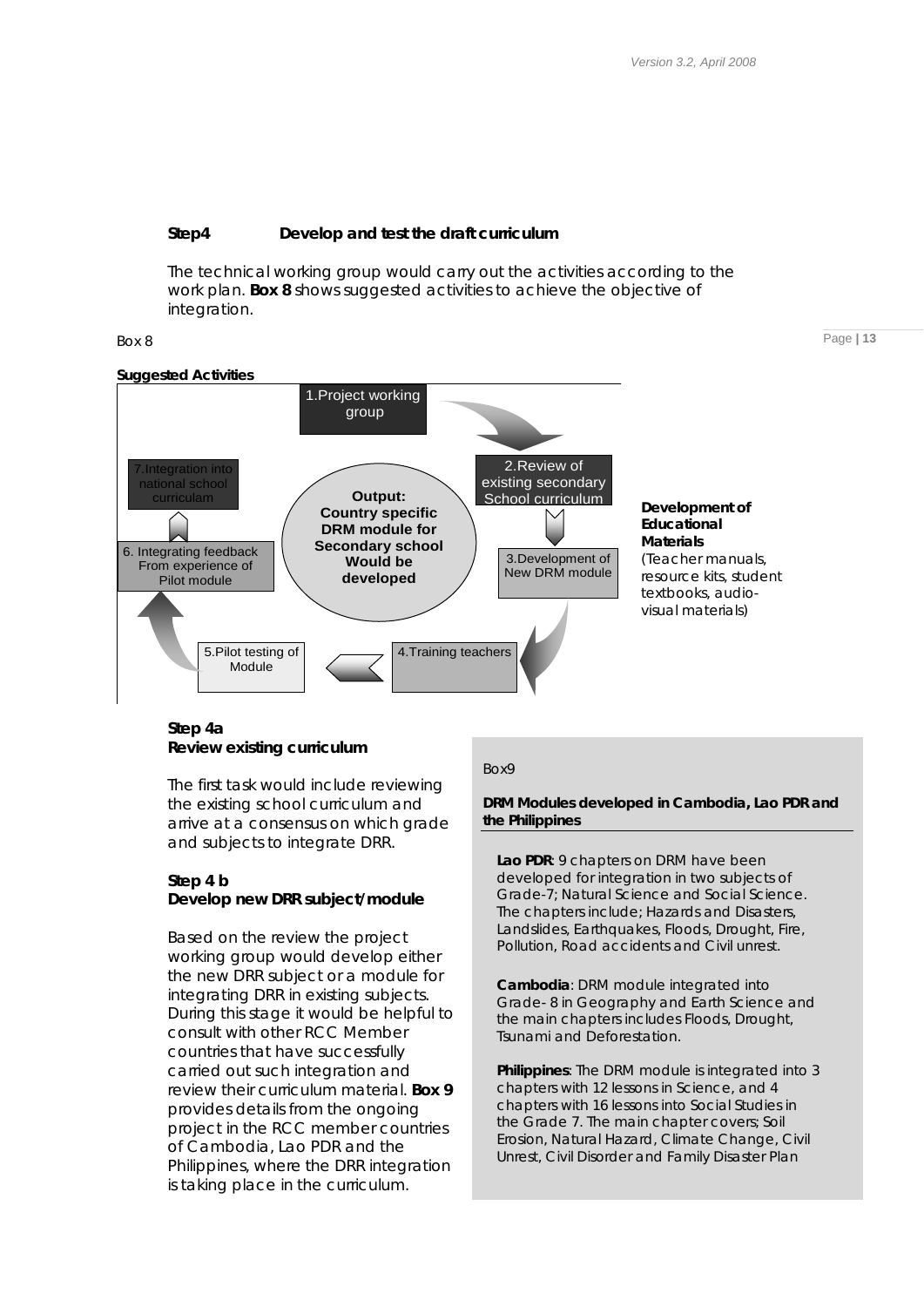### **Step 4 c Training of teachers**

Page | **14**

Once the draft subject/module is developed, a selected number of teachers from various parts of the country should be trained in teaching the new subject/module. Teacher's manuals should be developed for training the teachers. The teachers could be from the schools selected for testing of the curriculum, and also from other schools and the national teachers training institutes. The latter could be trained as Master Trainers.

### *Box 10*

### *Training to be conducted among the following on teaching the DRR module*

- Teachers from selected grade,
- School principals and School directors,
- Officials from Provincial and District Department of Education,
- Officials from teacher's training center,
- District pedagogical advisors.

Apart from the teachers it is also essential to train relevant officials from various levels of Ministry of Education and other concerned agencies. *Box 10* provides a suggested list of agencies to be involved in training.

The key point to be remembered while planning a training of the teachers would be to be aware of the school calendar. Often teachers are most busy during the time of the regular school semester and particularly during the time of examinations. Perhaps a time of school vacations should be targeted for organizing such training.

### **Step 4 d Pilot test of the DRR subject/module**

The draft subject/module developed should be tested in a cross section of schools from where the teachers have been trained. The testing should be synchronized with the school annual calendar.

The testing of the draft subject/module should be done over a few months, giving enough time for the students to grasp the content. It would also allow the teachers to analyze the gaps in the subject/module, related to contents, structure, effectiveness in reaching out the message to the children, as well as practical problems in terms of teaching hours, text books etc. The teachers can also develop activities for the students in the available time.

At the end of the testing, there should be an evaluation of the draft curriculum and the teaching by the teachers. The students can be involved in quiz, story writing, essay writing, painting competition, etc. to evaluate how well they have understood the lessons on DRR. Based on the suggestions from the evaluation, the contents of the subject/ module should be revised.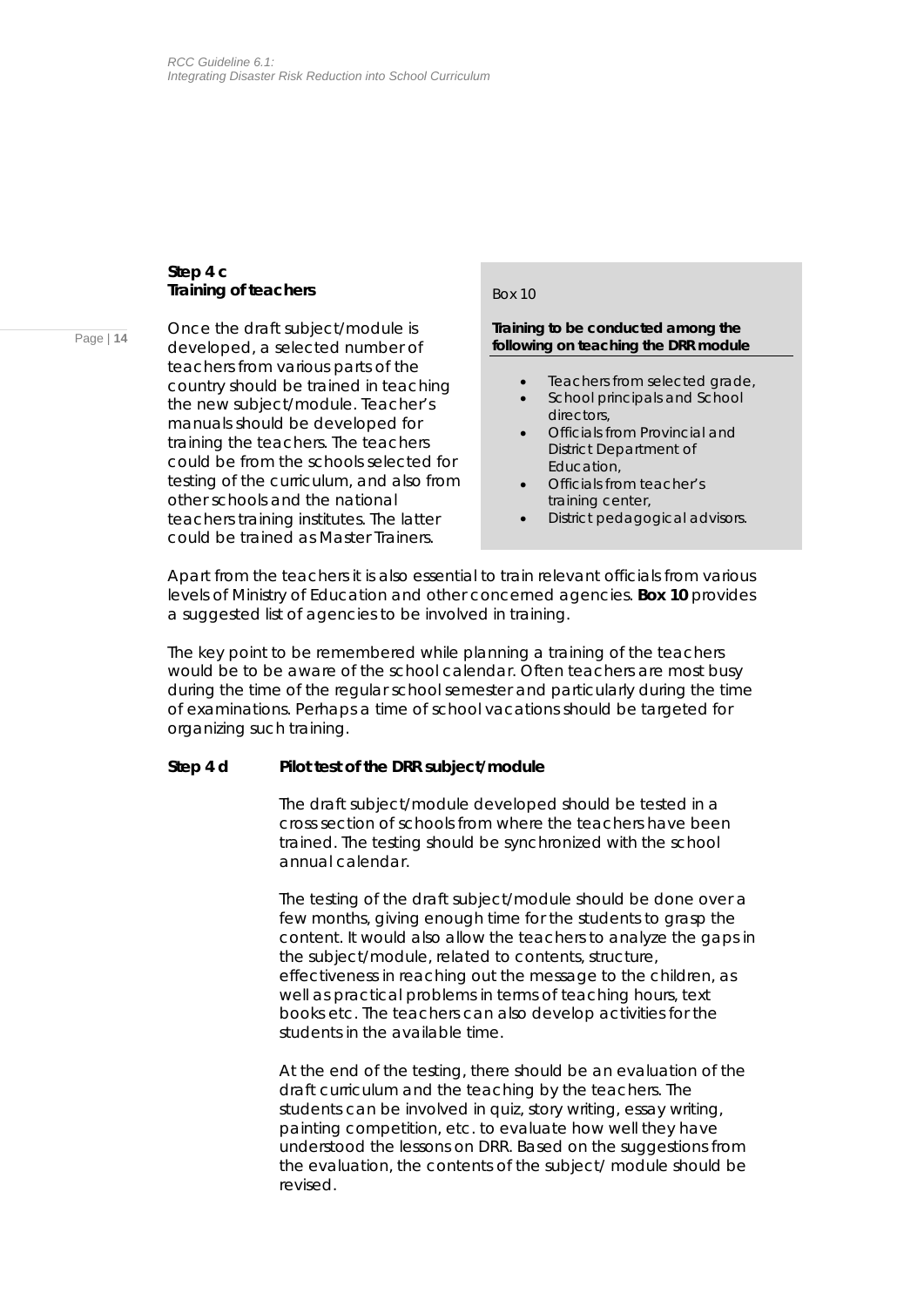### **Step 5 Work with the curriculum developer and review committee**

It is suggested that the technical working group works closely with the curriculum developer and the National curriculum review committee, so that in the next curriculum revision cycle the new DRR subject/module could be taken up for integration.

### Step 6 **Integration of the DRR subject/ module into the national curriculum**

To achieve the final leg of integration, the first task would be to attain the approval of the advisory group on the revised subject/module. Also it is to be ensured that budgetary provision has been made for adopting the new subject/module, and all related approvals (from relevant departments of Ministry of Education such as Planning and Finance, Local Government, NDMOs) are obtained.

Apart from the steps mentioned, there are a few crucial steps which need to be carried out parallel to other activities. *Box 11* provides some of these steps.

*Box 11* 

### *Few crucial steps to do parallel to other activities*

**Consultations**: During the integration of the DRR curriculum, several consultative meetings should be organized at different stages to seek input from stakeholders like relevant UN Agencies, NGOs, technical institutes etc.

**Documentation**: It is extremely important that the entire process of developing and integrating the DRR curriculum/module be documented and shared with other RCC member countries, which would guide them on taking up similar action.

**Sharing/exchange information**: By conducting advocacy workshops in project countries to orient the officials from Ministry of Education and other related Ministries, to advocate for mainstreaming of DRR into policies, planning and implementation of Education sector. These workshops could be attended by representatives of other countries where the task of integrating DRR into the curriculum has been accomplished, is in process or is being contemplated. Wide participation in the workshops would facilitate sharing of information and synergizing efforts.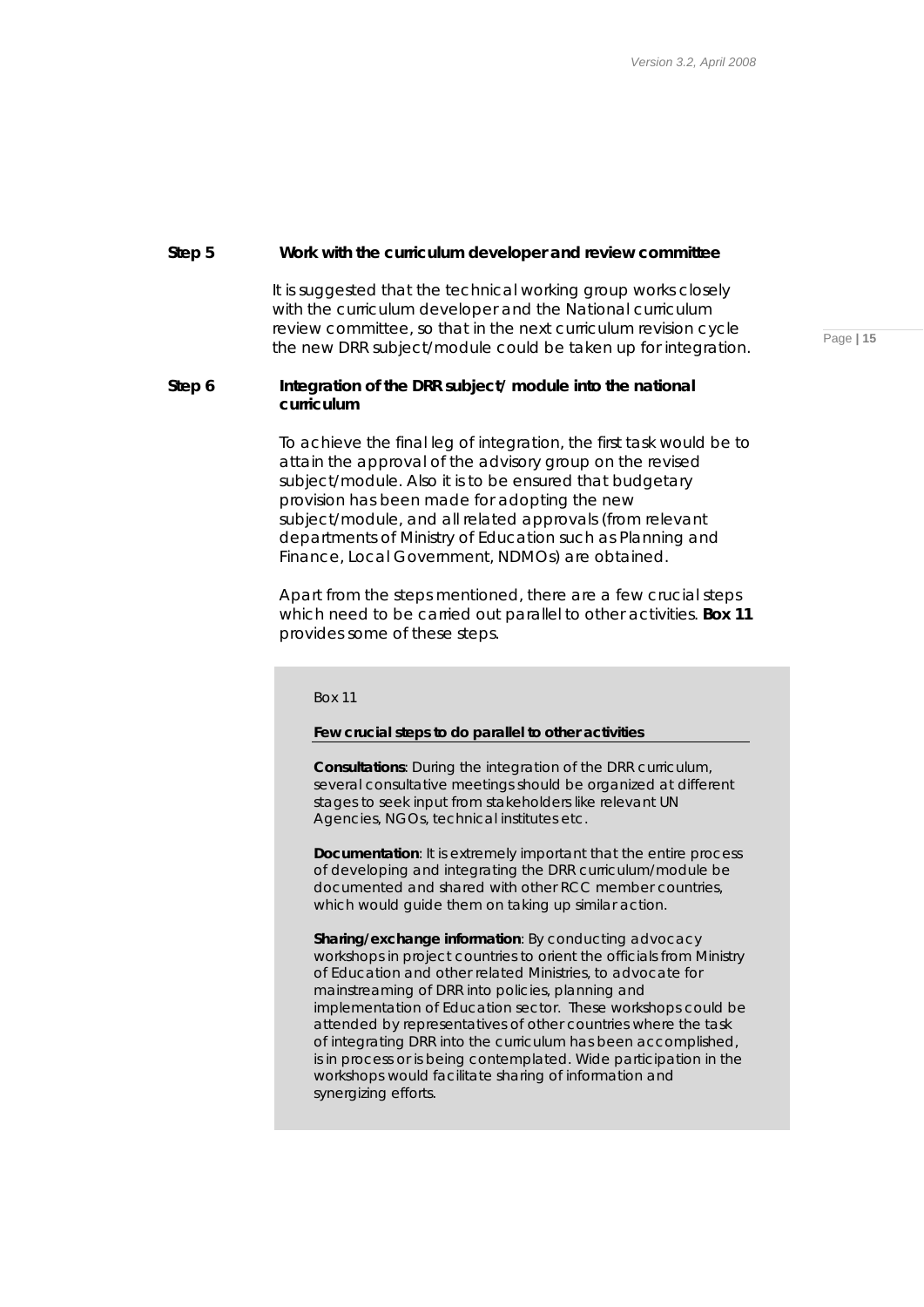### **Step 6a Integration of DRR curriculum in pre-service teacher training institutions:**

Include in PIP; create coordination between School Development and Teacher Training, between Curriculum developers and Material developers, between In- and Pre-Service training structures. The training module for teachers, which has been developed for the pilot schools, could be refined and adopted by the teachers training institutes at the national and provincial levels.

### **Step 6b Integration of co-curricular programs for complementary skills development and practical exercises:**

This could include activities such as School Emergency Planning; Mock drills; teaching DRR to Scouts and Girl Guides, development of CD games, activity books, coloring books and other material which can support the curriculum.

### **Step 7 Assessments of Behavioral Changes of Student after introduction of DRR into Curriculum**

Some studies and evaluation is needed to document the change in behavior following the teaching of DRR. This can be done after a few months of teaching.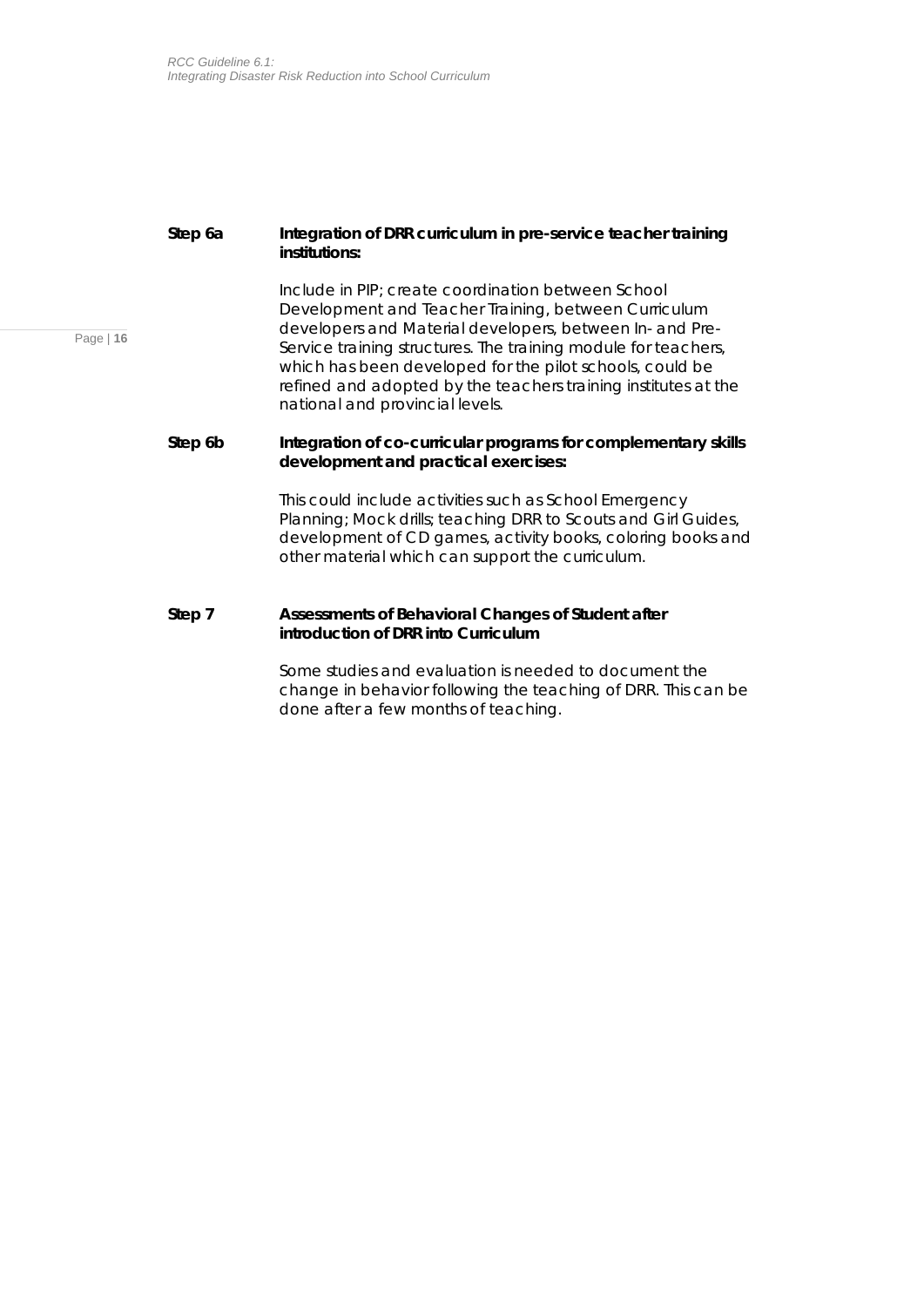## **E. Long-term activities on the PIP essential for institutionalization**

The following activities are essential for institutionalizing the integration of DRR into the national curriculum:

### **Collaborating and developing partnerships**

*Box 12* 

It is important to increase inter-ministerial co-ordination for better functioning of the activities. In this regard NDMO and Education of Ministry can take initiatives for enhancing co-ordination of inter-ministerial as well as intradepartmental activities.

Collaboration and partnerships should be developed with specialized local or international NGOs/CBOs, UN Agencies, and bilateral agencies who have been working in the Education sector of the country. *Box 12* provides a partial list of agencies involved in education sector of Cambodia, Lao PDR and the Philippines and *Box 13* provide details of specific agencies working in Lao PDR.

| Cambodia                                                | Lao PDR                                                 | <b>Philippines</b>                                                    |
|---------------------------------------------------------|---------------------------------------------------------|-----------------------------------------------------------------------|
| National Committee for<br>Disaster Management<br>(NCDM) | <b>National Disaster</b><br>Management Office<br>(NDMO) | <b>National Disaster</b><br><b>Coordinating Council</b><br>(NDCC)     |
| Ministry of Public Works<br>and Transport (MPWT)        | Ministry of Public Work<br>and Transport (MPT)          | Instructional Materials<br>Council Secretariat-<br>Philippines (IMCS) |
|                                                         | Ministry of Social Welfare<br>(MSW)                     | National Economic<br>and Development<br>Authority (NEDA)              |
|                                                         |                                                         |                                                                       |
| Ministry of Education,<br>Youth and Sports<br>(MOEYS)   | Ministry o Education<br>(MOE)                           | Department of<br>Education (DepEd)                                    |
| Department of<br>Planning, MoEYS                        | Department of Planning,<br><b>MOE</b>                   |                                                                       |

### *Partial List of agencies involved in Education sector in Cambodia, Lao PDR and the Philippines*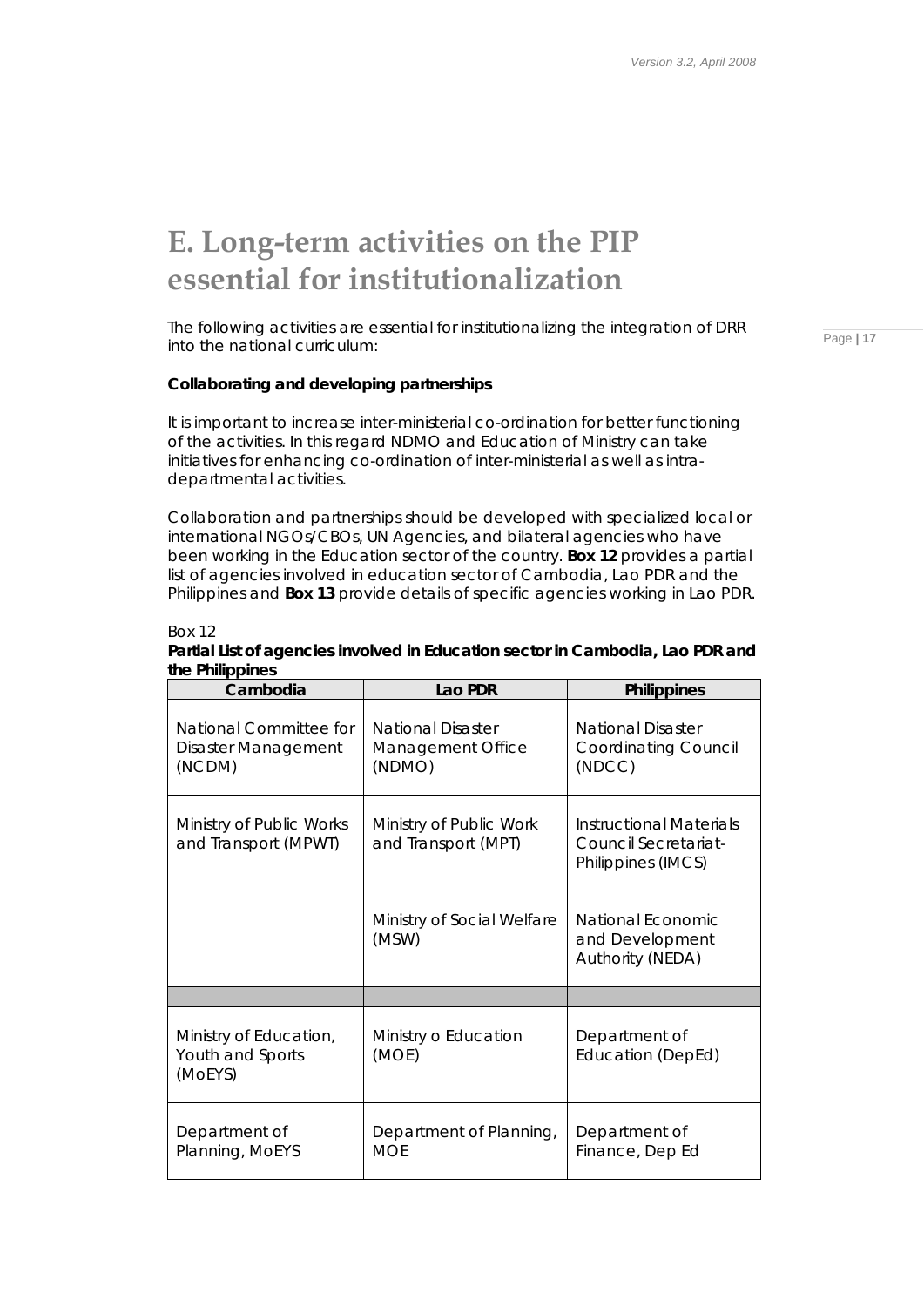|--|--|

| Department of<br>Finance, MoEYS                                                                                               | Department of Finance,<br><b>MOF</b>                                                                                              | Department of<br>Planning, DepEd                                                                                          |  |
|-------------------------------------------------------------------------------------------------------------------------------|-----------------------------------------------------------------------------------------------------------------------------------|---------------------------------------------------------------------------------------------------------------------------|--|
| Materials and State<br>Assets Department, ,<br><b>MOEYS</b>                                                                   | <b>Curriculum Adoption</b><br>Committee (CACIM),<br><b>MOE</b>                                                                    | Physical Facilities and<br>School and<br><b>Engineering Division</b><br>(PFSED), DepEd                                    |  |
| Department of<br>Teachers Training,<br><b>MOFYS</b>                                                                           | Department of School<br>Construction, MOE                                                                                         | <b>National Educators</b><br>Academy of the<br>Philippines (NEAP) and<br><b>Teacher Education</b><br>Council (TEC)        |  |
| Department of<br>Secondary Education,<br><b>MOEYS</b>                                                                         | Department of<br>Secondary Education,<br><b>MOE</b>                                                                               | Secondary Education<br>Division, DepEd                                                                                    |  |
| Department of<br>Pedagogical Research,<br><b>MOEYS</b>                                                                        | Department of Teachers<br>Training, MOE                                                                                           | Regional Offices of<br>DepEd                                                                                              |  |
| <b>National Curriculum</b><br>Committee (NCC),<br><b>MOEYS</b>                                                                | National Research<br>Institute for Educational<br>Sciences, MOE                                                                   |                                                                                                                           |  |
| Provincial Offices of<br><b>Provincial Departments</b><br>of Ministry of Education<br>Ministry Education,<br>Youth and Sports |                                                                                                                                   |                                                                                                                           |  |
|                                                                                                                               |                                                                                                                                   |                                                                                                                           |  |
| <b>UN Agencies: UNICEF,</b><br>UNDP, UNFPA, UNESCO                                                                            | <b>UN Agencies: UNICEF,</b><br>UNESCO, UNDP, UNFPA,<br><b>WHO</b>                                                                 | <b>UN Agencies: UNICEF,</b><br>UNDP, UNESCO                                                                               |  |
|                                                                                                                               |                                                                                                                                   |                                                                                                                           |  |
| Donors and NGOs:<br>JICA, ADB, World Bank,<br>EC, USAID, Save the<br>Children Norway, Save<br>the Earth, Oxfam                | <b>Donors and NGOs: JICA,</b><br>AusAID, GTZ, KOICA,<br>ADB, World Bank, MRC,<br>Save the Children -<br>Australia, Lao Red Cross, | <b>Donors and NGOs: GTZ,</b><br>JICA, ADB, Save the<br>Children Federation,<br>World Vision, Plan<br>International, CARE, |  |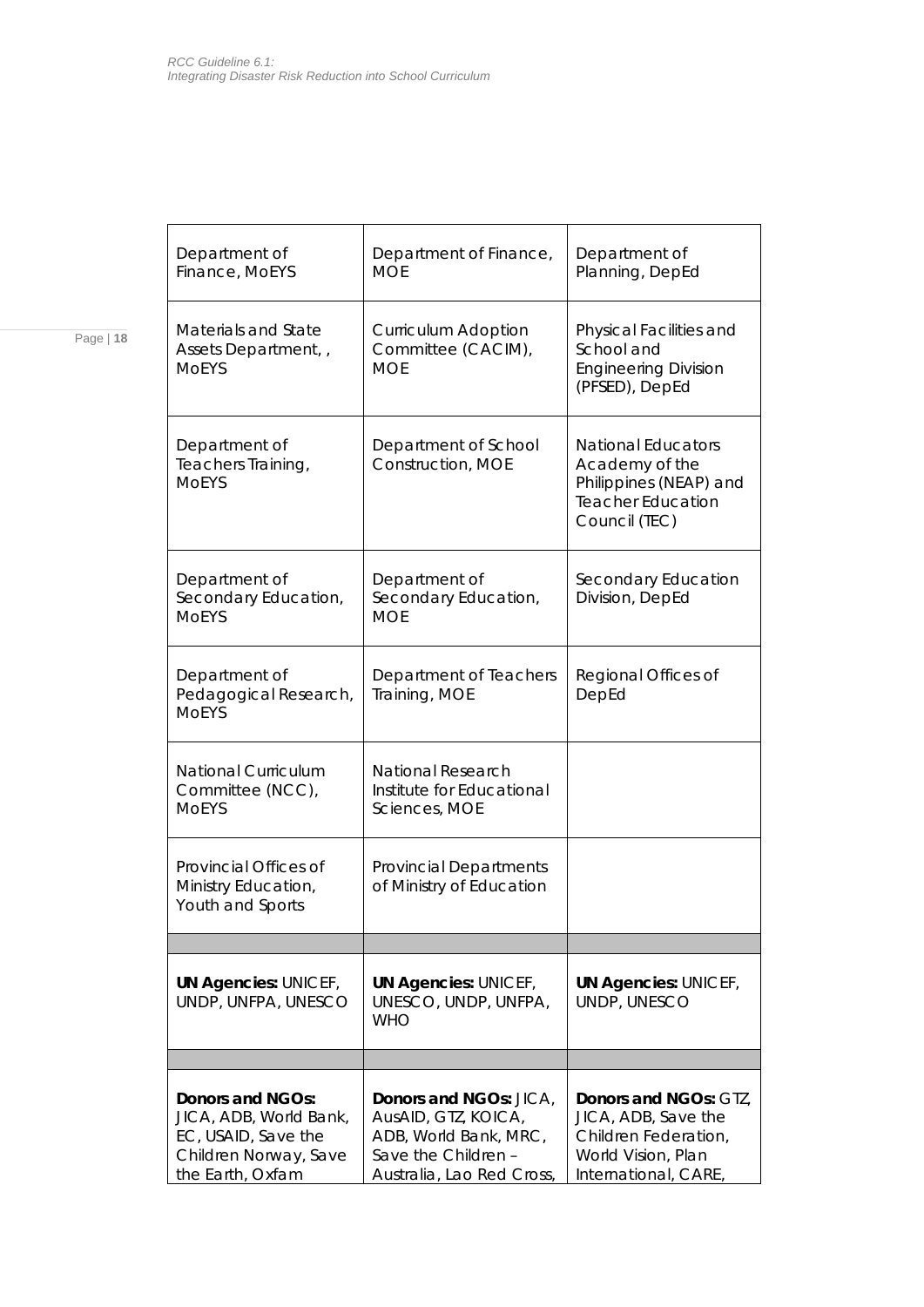| America, LWF, Plan  | Concern, Oxfam | CDP, Oxfam UK,            |
|---------------------|----------------|---------------------------|
| Cambodia, Concern   | Australia.     | Earthquake and Mega       |
| Worldwide, ZOA,     |                | cities Initiatives (EMI). |
| Danish Red Cross,   |                |                           |
| Cambodia Red Cross, |                |                           |
| Action Aid.         |                |                           |
|                     |                |                           |

### *Box 13*

### *Agencies involved in Education sector in Lao PDR with specific themes*

| <b>Agencies</b>                                            | Involvement in specific themes related to<br>the School Curriculum                                                 |
|------------------------------------------------------------|--------------------------------------------------------------------------------------------------------------------|
| UNICEF, WHO, UNFPA (support<br>by JICA)                    | HIV/AIDS, Hygienic and Life Skills<br>curriculum<br>(primary education)                                            |
| UNFPA & UNICEF                                             | Population education, Geography, Civil<br>unrest, TOT, Natural Science Biology<br>curriculum (secondary education) |
| <b>JICA</b>                                                | Science, Math, Physics, Biology curriculum<br>(upper higher education, G-10)                                       |
| <b>World Bank</b>                                          | Technical Assistant (primary & secondary<br>education)                                                             |
| Lao Red Cross and Ministry of<br>Social welfare            | Community-based curriculum                                                                                         |
| Lao environment & Social<br>Project (Lens) under PM office | Environment related curriculum<br>(primary & secondary education)                                                  |
| Save the Children Australia<br>(SCA)                       | Disaster Risk Education for Children, their<br>families, teachers and their community.                             |

### **Capacity Building**

This is the key to sustainability of this initiative of integrating DRR into school curriculum. It is a well documented fact that teachers in most countries are usually over burdened with the existing curriculum and the limited resources in terms of salary as well as for teaching aids. Hence it is extremely important to build additional capacity for the teachers so that the DRR curriculum/module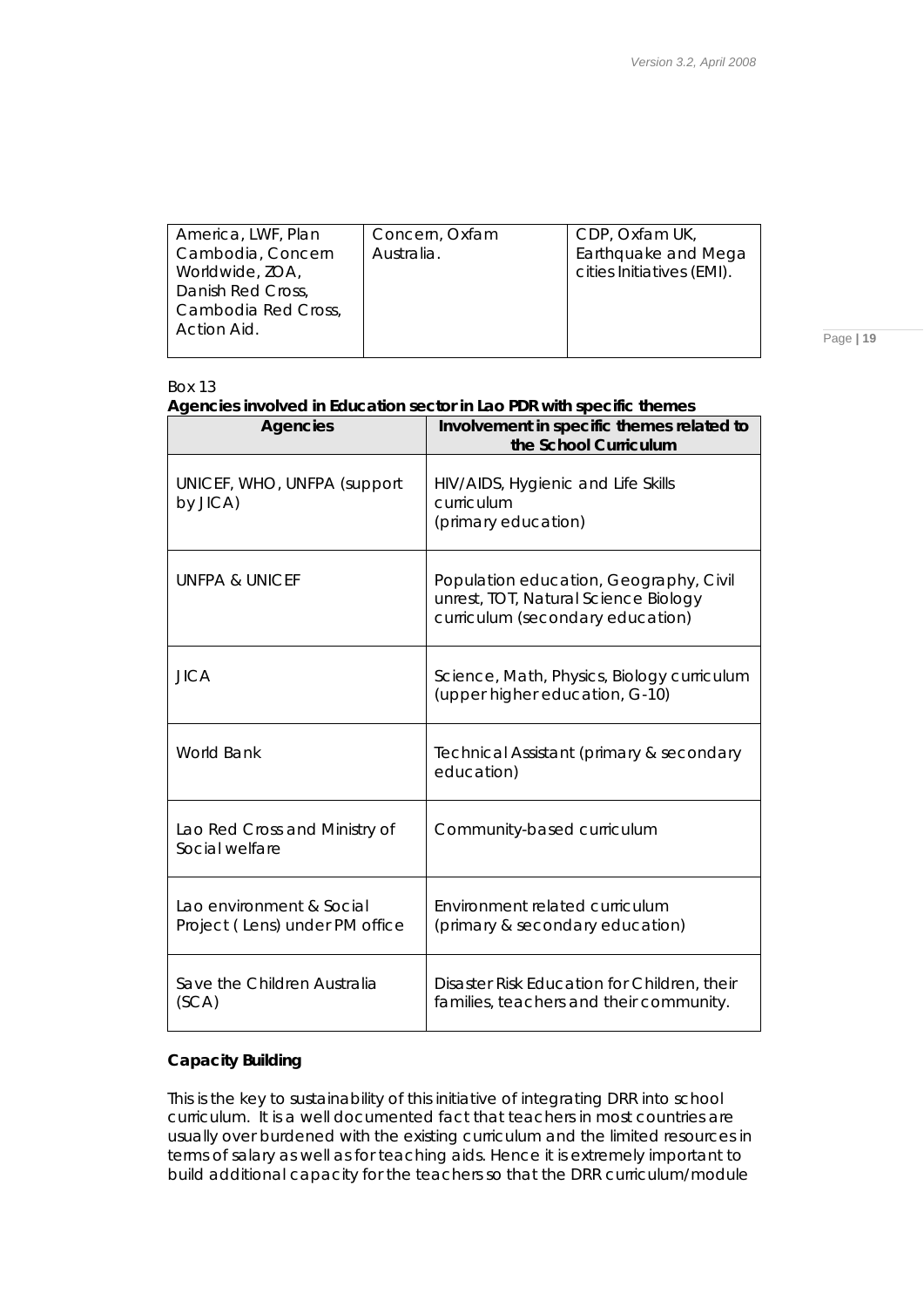does not become a burden. Hence regular trainings for teachers need to be carried out along with orientation workshops and advocacy campaigns for the education community as a whole. This is particularly useful for teachers at the provincial, district and village level schools.

Page | **20** It is also essential to review the existing teaching aids (teaching manual, instructors guide, text books, work books, student activities, etc.) and make necessary changes so that the aids facilitate the teachers in delivering the curriculum.

### **Monitoring and Evaluation**

This is perhaps one of the most difficult tasks but an absolute MUST to achieve the ultimate goal of integration. One simple process could be to develop a checklist of the key activities mentioned above and to monitor the progress against each activity. However such a list would only help to monitor the outputs against each activity and not really the outcomes.

One of the challenges to be faced by the agencies would be to develop performance indicators for monitoring and evaluation of the impact of the initiative. In this regard, it is essential to remember participatory monitoring techniques involving the communities can be of great value.

It is suggested to form a monitoring and evaluation (M&E) team with members from the technical working group and advisory group, who would be responsible for developing the M&E Framework. The increase in the level of knowledge about DRR amongst the children could be monitored through questionnaires at various intervals. In addition a school safety week could be conducted at the end of the teaching activities for the final evaluation of transfer of knowledge.

### **Expanding and Linking to the National Education Development Plan and to the National Disaster Management Strategic Plan**

If the DRR curriculum/module is initially developed for a particular grade/s it would be required to expand it to other grades of the school by developing similar contents relevant to the level of each grade.

This whole process of DRR curriculum adoption should be ultimately linked to the curriculum revision process (hence undergoing review and revision in each cycle) and to the Education Sector Development Plan of the RCC member country.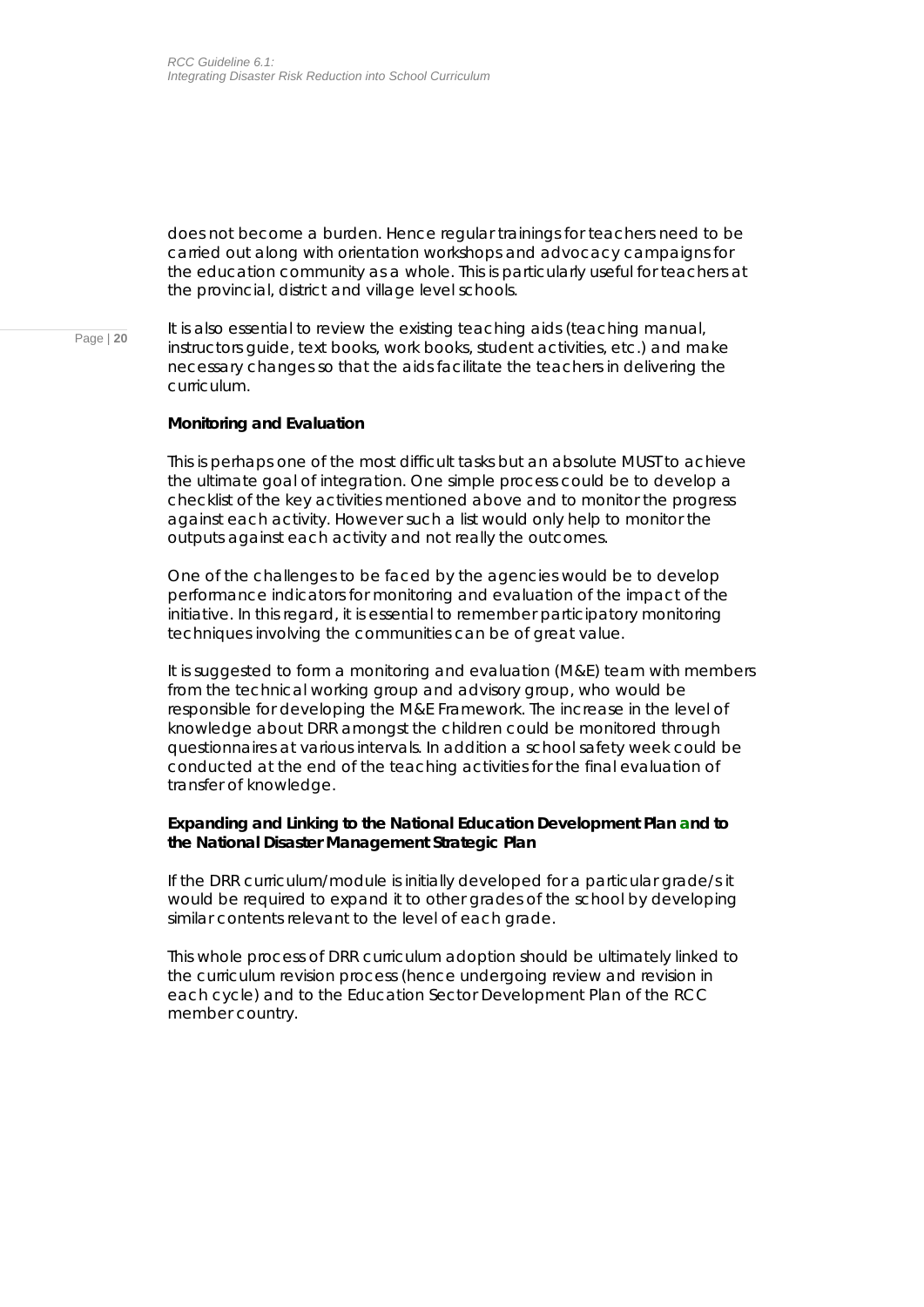## **List of themes of Guidelines being developed and Priority Implementation Partnerships**

**under the RCC Program on Mainstreaming Disaster Risk Reduction into Development Policy, Planning and Implementation in Asia (RCC MDRD)** 

### **1. Mainstreaming DRR in the National Development Planning Processes**

- 1.1 Mainstreaming DRR into the National Development Plan
- 1.2 Mainstreaming DRR into the National Poverty Reduction Strategy
- 1.3 Developing and Implementing the National Disaster Risk Reduction Plan with inputs from all Relevant Ministries and Agencies
- 1.4 Mainstreaming DRR into In-Country Assessments and the Multi-year Program Framework of International Development **Agencies**
- 1.5 Institutionalizing of Community-Based Disaster Risk Management in Government Policy
- 1.6 Mainstreaming DRR into the National Environmental Impact Assessments for New Development Projects
- 1.7 Mainstreaming DRR into the National Adaptation Plan of Action (NAPA) under the UN Framework on Convention for Climate Change

### **2. Agriculture**

- 2.1 To promote effective programs of contingency crop planning to deal with year to year climate variations.
- 2.2 To promote effective programs of crop diversification including the use of hazard resistant crops, to deal with shifts in climate patterns
- 2.3 To ensure sustainable livelihoods in areas of recurrent climate risks (i.e. arid and semi-arid zones, flood and cyclone prone areas) by promoting supplementary income generation from off-farm (e.g. animal husbandry) and nonfarm activities (e.g. handicrafts).
- 2.4 To promote effective insurance and credit schemes to compensate for crop damage and losses to livelihoods due to natural hazards

### **3. Urban Planning and Infrastructure**

- 3.1 To incorporate disaster risk assessments as part of the planning process before construction new roads and bridges
- 3.2 To promote use hazard risk information in Land-use planning and zoning programs

### **4. Housing**

- 4.1 To promote hazard-resilient designs (e.g. flood proofing or seismic safety) in rural housing in hazard-prone areas
- 4.2 To promote utilization of national building codes that have special provisions for enhanced design standards for buildings in areas affected by natural disasters
- 4.3 To promote compliance and enforcement of local building laws that requires standards prescribed in building codes in urban hazardprone areas

### **5. Health**

- 5.1 Project to assess hospitals that are located in hazard-prone areas, analyse the internal and external vulnerability of health facilities during emergencies and increase the standard resilience to these hazards– building / functioning
- 5.2 Develop and implement Hospital
- 5.3 Preparedness Plan for all health facilities

### **6. Education**

- 6.1 Incorporate DRM modules into school curriculum
- 6.2 To construct all new schools located in hazard prone areas to higher standards of hazard resilience
- 6.3 To add features in schools in hazard prone areas for use as emergency shelters by incorporating additional facilities for water, sanitation and cooking

### **7. Financial Services**

- 7.1 Incorporating micro financing scheme to have flexible repayment schedules that can be activated in the event of recipients being affected by natural disasters
- 7.2 Encourage financial services sectors and local capital markets to develop schemes for financing disaster risk-reduction measures.